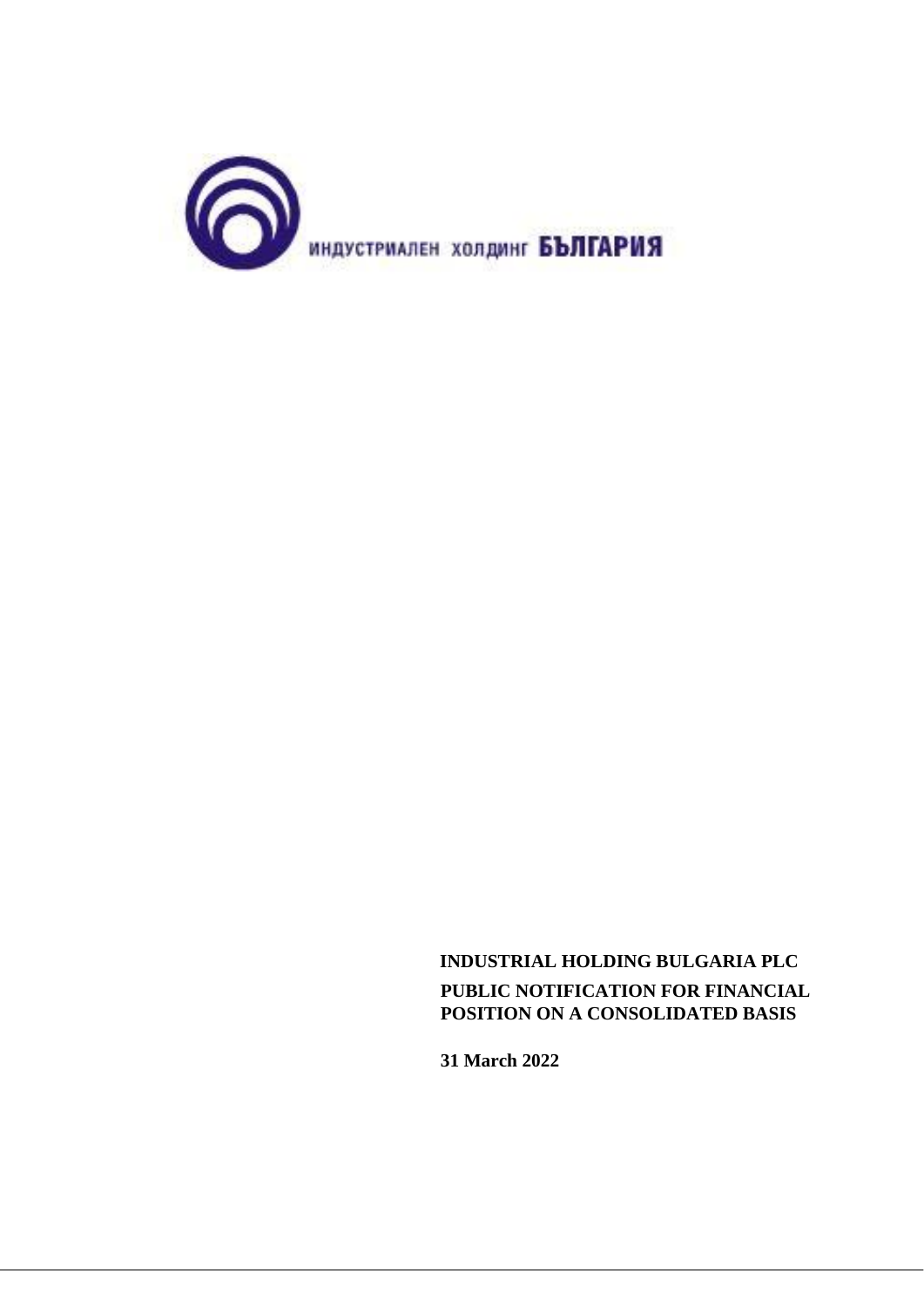# **CORPORATE INFORMATION**

Industrial Holding Bulgaria PLC (the "Company") is a joint stock company (PLC), registered in the Republic of Bulgaria on Company File number 13081 / 1996 with headquarters and registered office at 42 Damyan Gruev Str., Sofia, Bulgaria. The financial year of the Company ends on 31 December.

Initially, the Company has been established as a Privatisation Fund according to the Privatisation Funds Act under the company name Privatisation Fund Bulgaria PLC.

The General Meeting of Shareholders held on 27 February 1998 passed a decision to reorganize the activities of Privatisation Fund Bulgaria PLC into a holding company and to rename it from Privatisation Fund Bulgaria PLC to Industrial Holding Bulgaria PLC. The Company has a capital of BGN 96,808,417.

The company has a two-tier system of governance, comprising Supervisory Board and Management Board.

As at 31 March 2022, Industrial Holding Bulgaria PLC has 10 direct subsidiaries (31 December 2021: 10), no associates (31 December 2021: Nil), and 10 indirect subsidiaries (31 December 2021: 11 indirect subsidiaries), collectively referred to as "the Group".

The scope of activity of the Group includes production and trading activities in the area of heavy machinery, shipbuilding, ship repair and maritime transportation, port services, designer's services, maintenance and repair, and other services.

The duration of all Group companies shall be perpetual and the companies are not limited by other resolutive condition, with the exception of IHB Design AD (in liquidation), for which the General Meeting of Shareholders took a decision in November 2021 to discontinue its activity and announce it in liquidation. The term of liquidation is 6 months as of 17 January 2022 - the date of announcing the invitation to the creditors of the Company in the Commercial Register.

Industrial Holding Bulgaria PLC is entered into the Register kept by the Registry Agency under Unified Identification Code (UIC) 121631219. The Company is registered in compliance with the Law on Value Added Tax. The shares of the Company are listed on Bulgarian Stock Exchange AD, Sofia.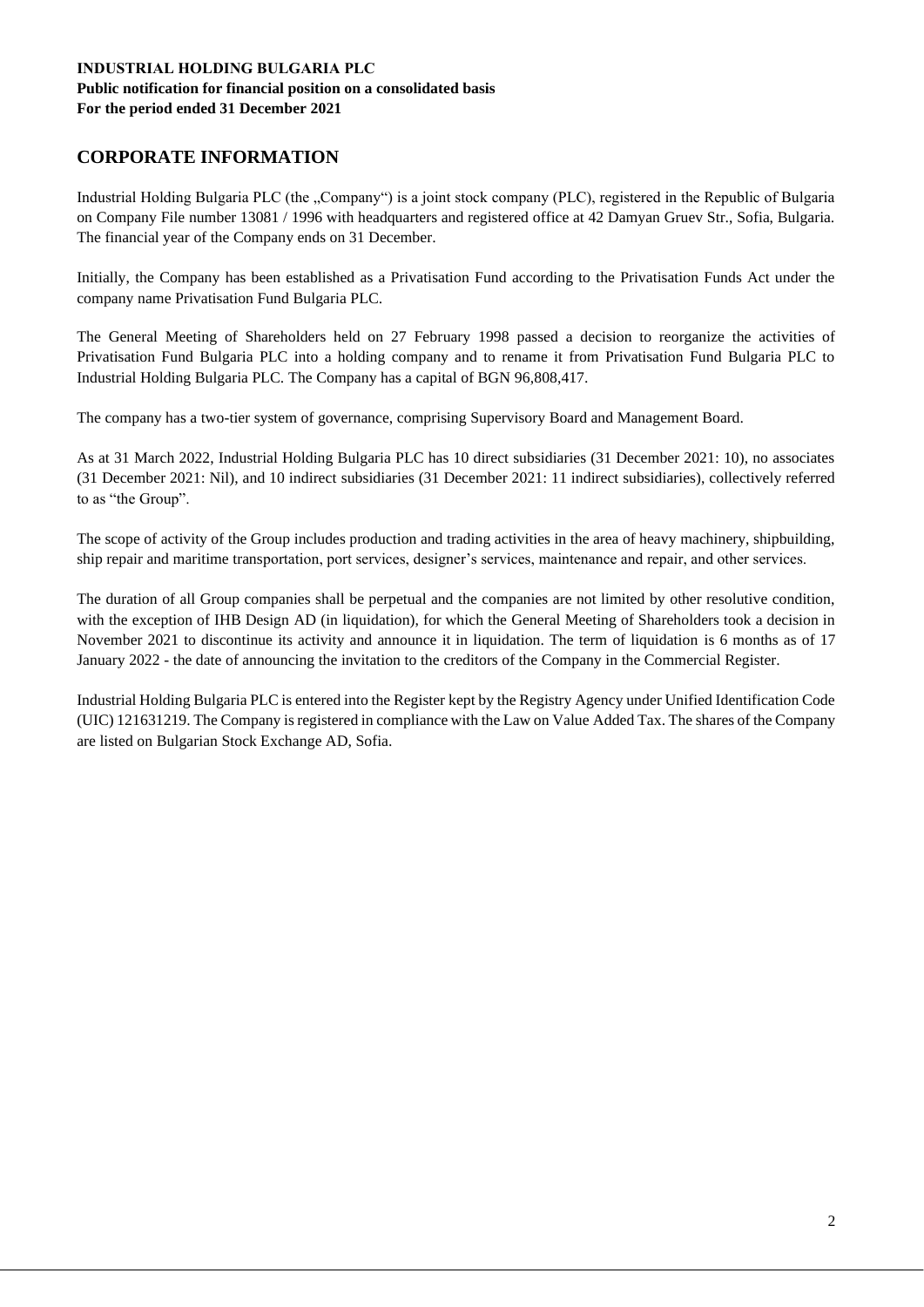**Public notification for financial position on a consolidated basis**

**For the period ended 31 March 2022** 

**NOTES**

# **Consolidated income statement**

| In <b>BGN'000</b>                                                 | 31 March<br>2022 | 31 March<br>2021 |
|-------------------------------------------------------------------|------------------|------------------|
| Revenue                                                           | 31,247           | 22,347           |
| Other operating income                                            | 1,177            | 1,308            |
|                                                                   | 32,424           | 23,655           |
| Change in stock of work in progress and finished products         |                  |                  |
|                                                                   | 1,845            | 840              |
| Costs of acquisition and development of assets' self-construction | 455              | 119              |
| Costs of materials                                                | (9,672)          | (6,623)          |
| Costs of hired services                                           | (4, 468)         | (4,186)          |
| Depreciation / amortization expenses                              | (3,327)          | (3, 184)         |
| Costs of personnel                                                | (7, 475)         | (6,569)          |
| Other operating expenses                                          | (699)            | (127)            |
| <b>Operating profit / (loss)</b>                                  | 9,083            | 3,925            |
| Finance income                                                    | 867              | 1,302            |
| Finance costs                                                     | (69)             | (307)            |
| Profit / (loss) before tax                                        | 9,881            | 4,920            |
| Income tax expense                                                | (246)            | (212)            |
| Profit / (loss) for the year                                      | 9,635            | 4,708            |
| Attributable to:                                                  |                  |                  |
| Equity holders of the parent                                      | 9,530            | 4,612            |
| Non-controlling interests                                         | 105              | 96               |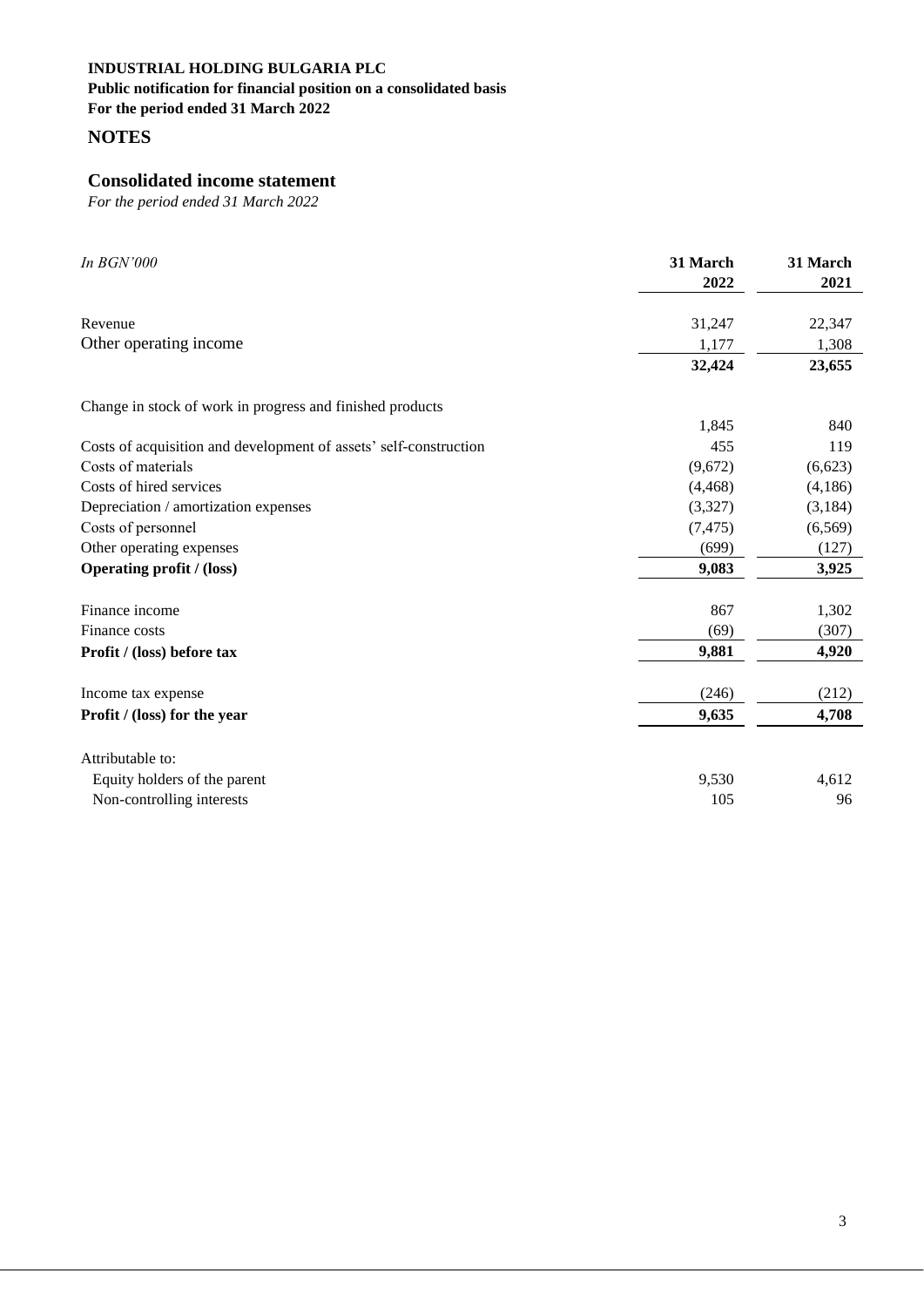# **Public notification for financial position on a consolidated basis**

**For the period ended 31 March 2022** 

# **Consolidated statement of financial position**

*As at 31 March 2022*

|                                    | 31 March | 31 December |
|------------------------------------|----------|-------------|
| In <b>BGN'000</b>                  | 2022     | 2021        |
| <b>Assets</b>                      |          |             |
| <b>Non-current assets</b>          |          |             |
| Property, plant and equipment      | 319,578  | 315,476     |
| Intangible assets                  | 2,462    | 2,496       |
| Goodwill                           | 9,130    | 9,130       |
| Investment properties              | 13,075   | 13,075      |
| Right-of-use assets                | 225      | 296         |
| Deferred tax assets                | 37       | 38          |
| Trade and other receivables        | 16       | 18          |
| <b>Total non-current assets</b>    | 344,523  | 340,529     |
|                                    |          |             |
| <b>Current assets</b>              |          |             |
| Inventories                        | 19,559   | 17,960      |
| Trade and other receivables        | 11,486   | 9,229       |
| Contract assets                    | 351      | 469         |
| Income tax receivable              | 50       | 57          |
| Cash and cash equivalents          | 22,705   | 14,857      |
| <b>Total current assets</b>        | 54,151   | 42,572      |
| Assets classified as held for sale | 626      | 626         |
| <b>TOTAL ASSETS</b>                | 399,300  | 383,727     |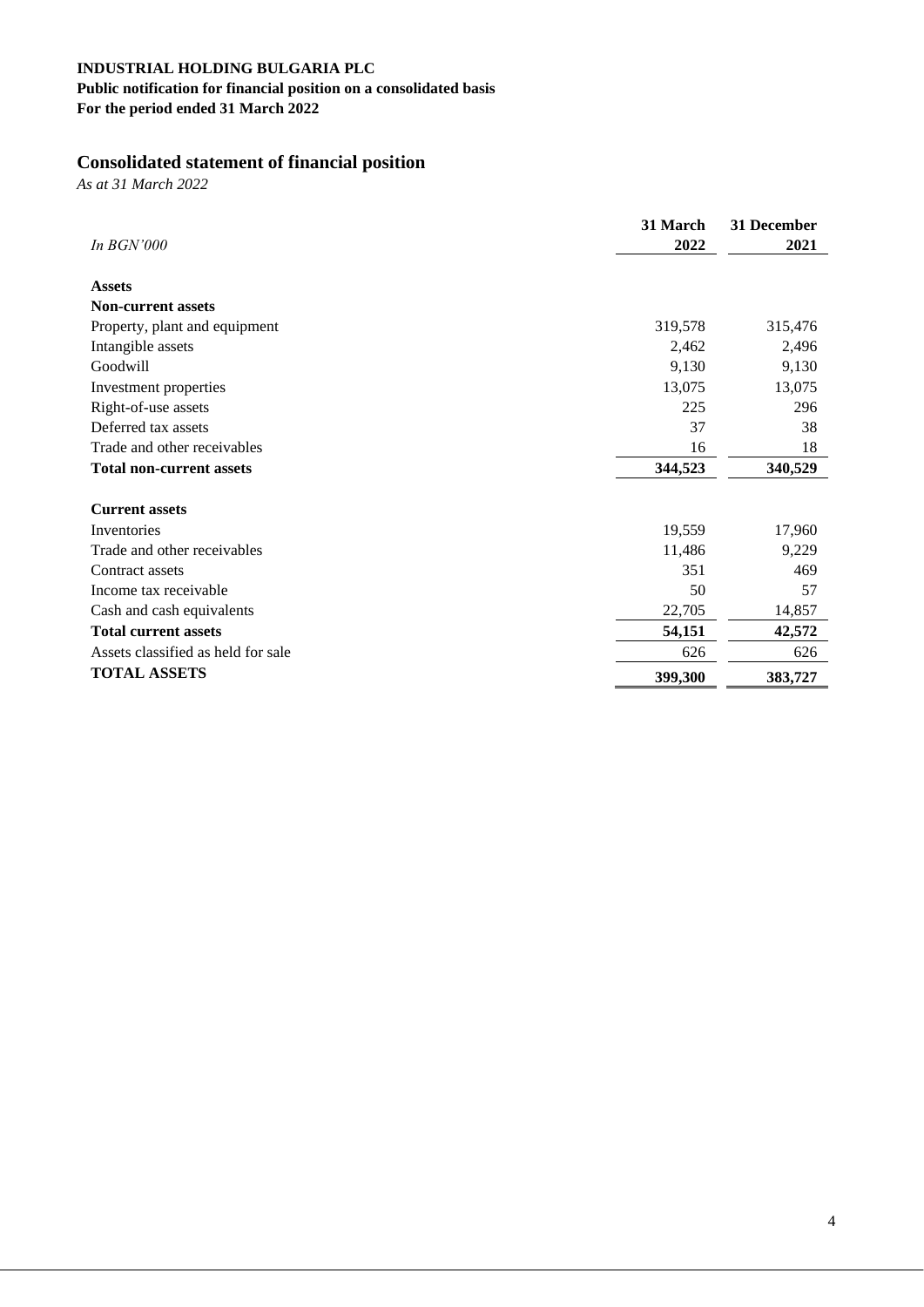# **Public notification for financial position on a consolidated basis For the period ended 31 March 2022**

# **Consolidated statement of financial position**

*As at 31 March 2022 (Continued)*

| In BGN'000                                                      | 31 March<br>2022 | 31 December<br>2021 |
|-----------------------------------------------------------------|------------------|---------------------|
|                                                                 |                  |                     |
| <b>Equity</b>                                                   |                  |                     |
| Share capital                                                   | 96,808           | 107,400             |
| Decrease in share capital pending registration                  |                  | (10, 592)           |
| Share premium                                                   | 31,016           | 31,016              |
| Other reserves                                                  | 85,182           | 84,948              |
| Reserve from foreign exchange translation of foreign operations | 18,533           | 16,409              |
| Retained earnings                                               | 128,423          | 118,735             |
|                                                                 | 359,962          | 347,916             |
| Non-controlling interest                                        | 1,581            | 2,229               |
| <b>Total equity</b>                                             | 361,543          | 350,145             |
| <b>Liabilities</b>                                              |                  |                     |
| <b>Non-current liabilities</b>                                  |                  |                     |
| Interest-bearing loans and other borrowings                     | 630              | 1,003               |
| Loans from related parties                                      | 978              |                     |
| Lease liabilities                                               | 4                | $\overline{4}$      |
| Trade and other payables                                        | 48               | 66                  |
| Government financing                                            | 1,234            | 1,261               |
| Retirement benefit liabilities                                  | 891              | 930                 |
| Deferred tax liabilities                                        | 10,527           | 10,488              |
| <b>Total non-current liabilities</b>                            | 14,312           | 13,752              |
| <b>Current liabilities</b>                                      |                  |                     |
| Interest-bearing loans and other borrowings                     | 3,448            | 3,774               |
| Loans from related parties                                      | 159              | 157                 |
| Lease liabilities                                               | 245              | 325                 |
| Trade and other payables                                        | 11,873           | 9,583               |
| <b>Contract liabilities</b>                                     | 7,307            | 5,676               |
| Provisions                                                      | 10               | 118                 |
| Government financing                                            | 109              | 109                 |
| Income tax liabilities                                          | 294              | 88                  |
| <b>Total current liabilities</b>                                | 23,445           | 19,830              |
| <b>Total liabilities</b>                                        | 37,757           | 33,582              |
| <b>TOTAL EQUITY AND LIABILITIES</b>                             | 399,300          | 383,727             |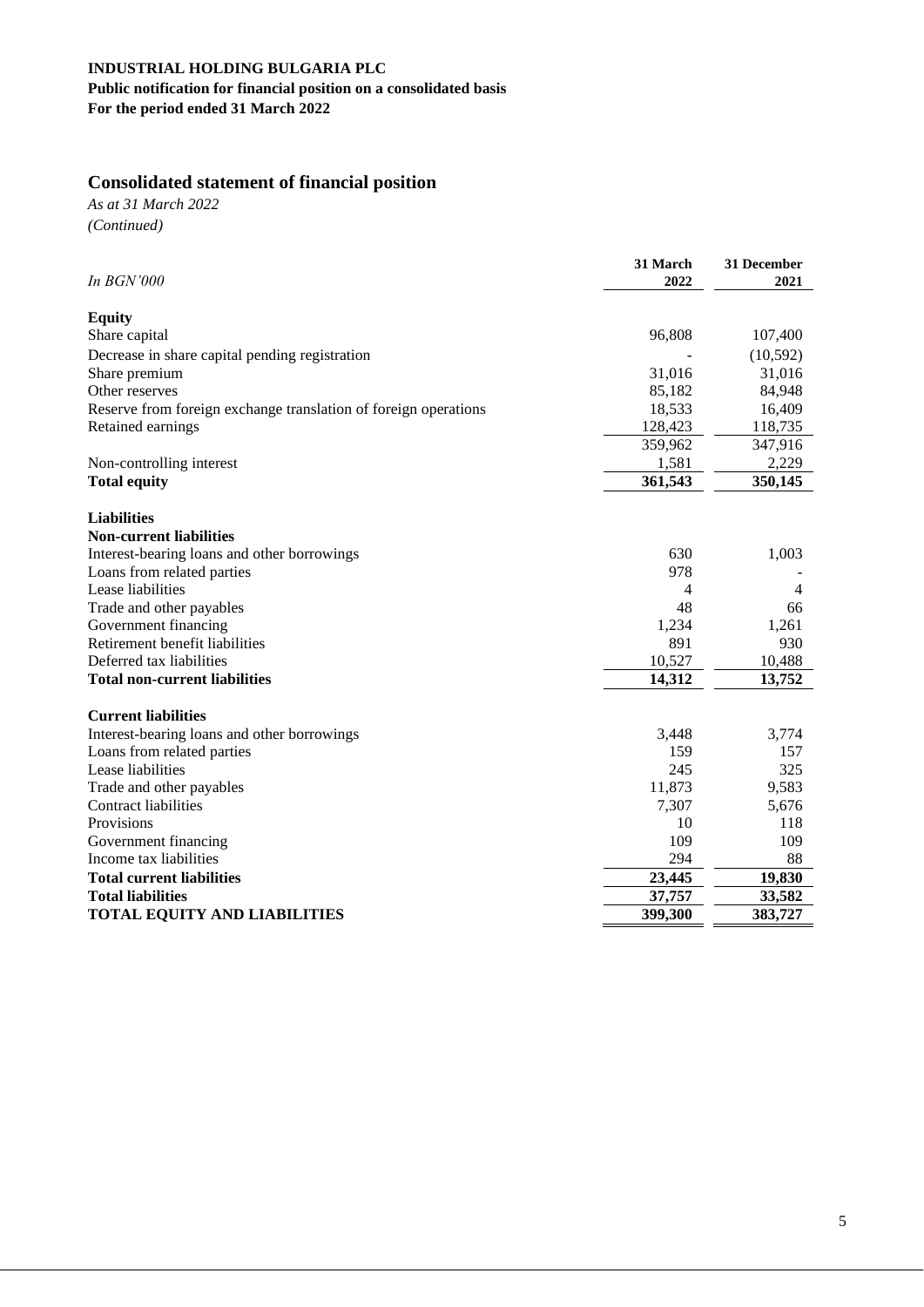# **Public notification for financial position on a consolidated basis**

**For the period ended 31 March 2022** 

# **Consolidated statement of cash flows**

| In BGN'000                                                             | 31 March<br>2022 | 31 March<br>2021 |
|------------------------------------------------------------------------|------------------|------------------|
| <b>Operating activity</b>                                              |                  |                  |
| Proceeds from customers                                                | 32,388           | 24,402           |
| Payments to suppliers                                                  | (15, 651)        | (16,031)         |
| Staff remuneration related payments                                    | (7, 412)         | (6, 596)         |
| Corporate income taxes paid                                            |                  |                  |
| Other taxes refunded /(paid)                                           | 665              | 302              |
| Foreign currency differences                                           | 227              | (4)              |
| Government financing received                                          | 399              | 1,512            |
| Other payments                                                         | (521)            | (4,655)          |
| Net cash flows from operating activity                                 | 10,095           | (1,070)          |
| Investing activity                                                     |                  |                  |
| Payments on the acquisition of fixed assets and self-constructed fixed |                  |                  |
| assets                                                                 | (2,320)          | (941)            |
| Proceeds from sale of property, plant and equipment                    | 110              | 17               |
| Other (payments)/proceeds                                              |                  |                  |
| Net cash flow used in investing activities                             | (2,210)          | (924)            |
| Financing activities                                                   |                  |                  |
| Payments for redemption of treasury shares                             |                  | (24)             |
| Proceeds from interest-bearing loans and other borrowings              | 978              | 3,422            |
| Payments on interest-bearing loans and other borrowings                | (698)            | (2,896)          |
| Payments on lease liabilities                                          | (82)             | (76)             |
| Dividends paid                                                         | (198)            | (168)            |
| Interest paid on loans and other borrowings                            | (21)             | (148)            |
| Interest paid on lease contracts                                       | (1)              | (6)              |
| Fees and commissions paid on loans and borrowings                      | (2)              | (11)             |
| Payments on an interest rate swap                                      |                  | (86)             |
| Other payments                                                         | (47)             | (56)             |
| Net cash flow used in financing activities                             | (71)             | (49)             |
| Net increase in cash and cash equivalents                              | 7,814            | (2,043)          |
| Cash and cash equivalents at 1 January                                 | 14,857           | 6,942            |
| FX translation effects                                                 | 34               | 12               |
| Cash and cash equivalents at 31 March                                  | 22,705           | 4,911            |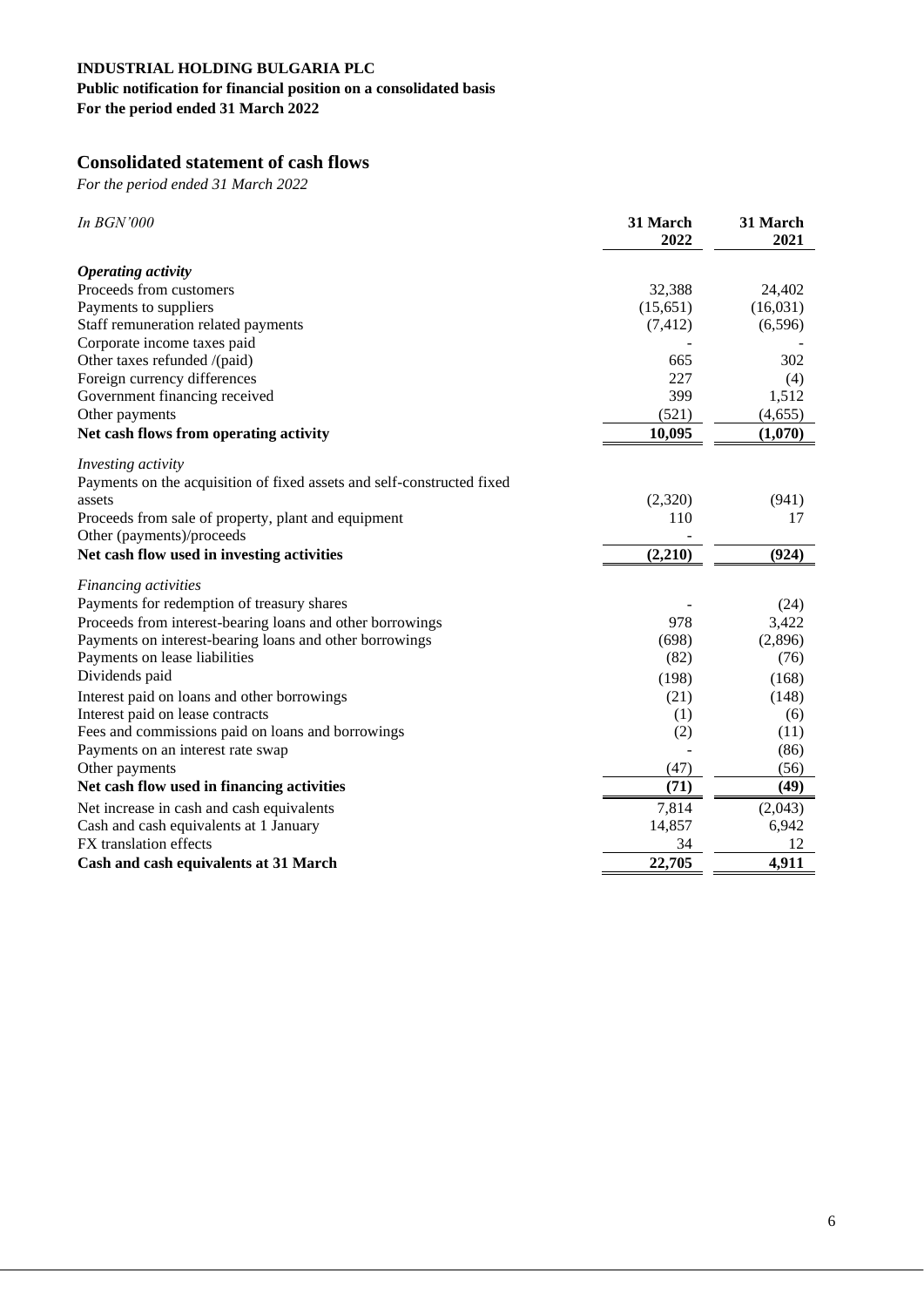**Public notification for financial position on a consolidated basis For the period ended 31 March 2022** 

# **Consolidated statement of changes in equity**

| <b>Share</b> |                  |                 |        |                         |            |                |                  |                 |                |            |              |
|--------------|------------------|-----------------|--------|-------------------------|------------|----------------|------------------|-----------------|----------------|------------|--------------|
|              | <b>Reduction</b> | <b>Treasury</b> |        | <b>Share Additional</b> | Revaluatio | <b>Reserve</b> | <b>Cash flow</b> | <b>Retained</b> | <b>Total</b>   | Non-       | <b>Total</b> |
| capital      | of share         |                 |        | and                     | n reserve  | from FX        | hedge            | earnings        |                | controllin | equity       |
|              | capital in       | redeemed        |        | statutory               |            | translation    | reserve          |                 |                | g interest |              |
|              | process of       |                 |        | reserves                |            | of foreign     |                  |                 |                |            |              |
|              | registration     |                 |        |                         |            | operations     |                  |                 |                |            |              |
| 107,400      | (10, 592)        |                 | 31,016 | 5,124                   | 79,824     | 16,409         |                  | 118,735         | 347,916        | 2,229      | 350,145      |
|              |                  |                 |        |                         |            |                |                  |                 |                |            |              |
|              |                  |                 |        |                         |            |                |                  | 9,530           | 9,530          | 105        | 9,635        |
|              |                  |                 |        |                         |            | 2,124          |                  |                 | 2,124          |            | 2,124        |
|              |                  | ٠               |        |                         |            | 2,124          |                  | 9,530           | 11,654         | 105        | 11,759       |
|              |                  |                 |        |                         |            |                |                  |                 |                |            |              |
|              |                  |                 |        |                         |            |                |                  |                 |                |            |              |
|              |                  |                 |        |                         |            |                |                  |                 |                |            |              |
|              |                  |                 |        |                         |            |                |                  |                 | $\blacksquare$ | (361)      | (361)        |
|              |                  |                 |        |                         |            |                |                  |                 |                |            |              |
|              |                  |                 |        | 163                     | 109        |                |                  | 120             | 392            | (392)      |              |
| (10, 592)    | 10,592           | $\equiv$        | $\sim$ |                         |            |                |                  |                 |                |            |              |
| (10, 592)    | 10,592           | ٠               | ٠      | 163                     | 109        | $\blacksquare$ | $\blacksquare$   | 120             | 392            | (753)      | (361)        |
|              |                  |                 |        |                         |            |                |                  |                 |                |            |              |
|              |                  |                 |        |                         | (38)       |                |                  | 38              |                |            |              |
| 96,808       |                  |                 | 31,016 | 5,287                   | 79,895     | 18,533         |                  | 128,423         | 359,962        | 1,581      | 361,543      |
|              |                  |                 |        | shares premium          |            |                |                  |                 |                |            |              |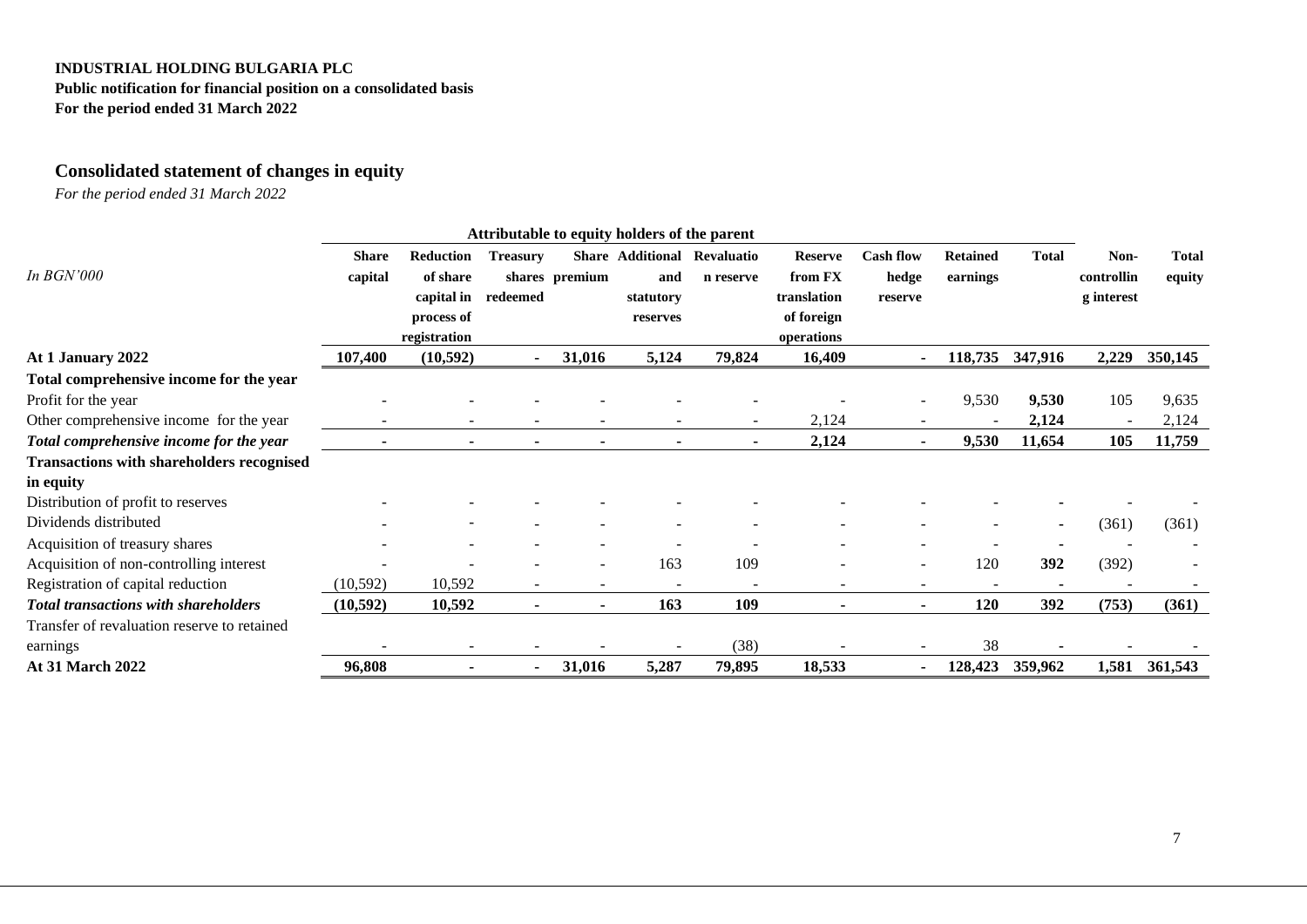**Public notification for financial position on a consolidated basis For the period ended 31 March 2022** 

# **Consolidated statement of changes in equity**

|                                                  |              |                          |                 |                          | Attributable to equity holders of the parent |            |                |                          |                 |              |            |              |
|--------------------------------------------------|--------------|--------------------------|-----------------|--------------------------|----------------------------------------------|------------|----------------|--------------------------|-----------------|--------------|------------|--------------|
|                                                  | <b>Share</b> | <b>Reduction</b>         | <b>Treasury</b> |                          | <b>Share Additional</b>                      | Revaluatio | <b>Reserve</b> | <b>Cash flow</b>         | <b>Retained</b> | <b>Total</b> | Non-       | <b>Total</b> |
| In <b>BGN'000</b>                                | capital      | of share                 |                 | shares premium           | and                                          | n reserve  | from FX        | hedge                    | earnings        |              | controllin | equity       |
|                                                  |              | capital in               | redeemed        |                          | statutory                                    |            | translation    | reserve                  |                 |              | g interest |              |
|                                                  |              | process of               |                 |                          | reserves                                     |            | of foreign     |                          |                 |              |            |              |
|                                                  |              | registration             |                 |                          |                                              |            | operations     |                          |                 |              |            |              |
| At 1 January 2021                                | 107,400      |                          | (8,668)         | 30,604                   | 4,974                                        | 80,015     | 11,597         | (299)                    | 75,971          | 301,594      | 2,258      | 303,852      |
| Total comprehensive income for the year          |              |                          |                 |                          |                                              |            |                |                          |                 |              |            |              |
| Profit for the year                              |              |                          |                 |                          |                                              |            |                |                          | 4,612           | 4,612        | 96         | 4,708        |
| Other comprehensive income for the year          |              |                          |                 |                          |                                              |            | 3,726          | 61                       |                 | 3,787        |            | 3,787        |
| Total comprehensive income for the year          |              | ۰                        |                 | $\blacksquare$           |                                              |            | 3,726          | 61                       | 4,612           | 8,399        | 96         | 8,495        |
| <b>Transactions with shareholders recognised</b> |              |                          |                 |                          |                                              |            |                |                          |                 |              |            |              |
| in equity                                        |              |                          |                 |                          |                                              |            |                |                          |                 |              |            |              |
| Distribution of profit to reserves               |              |                          |                 |                          |                                              |            |                |                          |                 |              |            |              |
| Dividends distributed                            |              |                          |                 |                          |                                              |            |                |                          |                 |              | (386)      | (386)        |
| Acquisition of treasury shares                   |              | $\overline{\phantom{a}}$ | (24)            |                          |                                              |            |                |                          |                 | (24)         |            | (24)         |
| Invalidation of treasury shares redeemed         |              | $\sim$                   |                 | $\overline{\phantom{0}}$ | $\overline{\phantom{a}}$                     |            |                | $\overline{\phantom{a}}$ |                 |              |            |              |
| <b>Total transactions with shareholders</b>      |              |                          | (24)            | ٠                        |                                              |            |                |                          |                 | (24)         | (386)      | (410)        |
| Transfer of revaluation reserve to retained      |              |                          |                 |                          |                                              |            |                |                          |                 |              |            |              |
| earnings                                         |              |                          |                 |                          |                                              | (53)       |                |                          | 53              |              |            |              |
| <b>At 31 March 2021</b>                          | 107,400      |                          | (8,692)         | 30,604                   | 4,974                                        | 79,962     | 15,323         | (238)                    | 80,636          | 309,969      | 1,968      | 311,937      |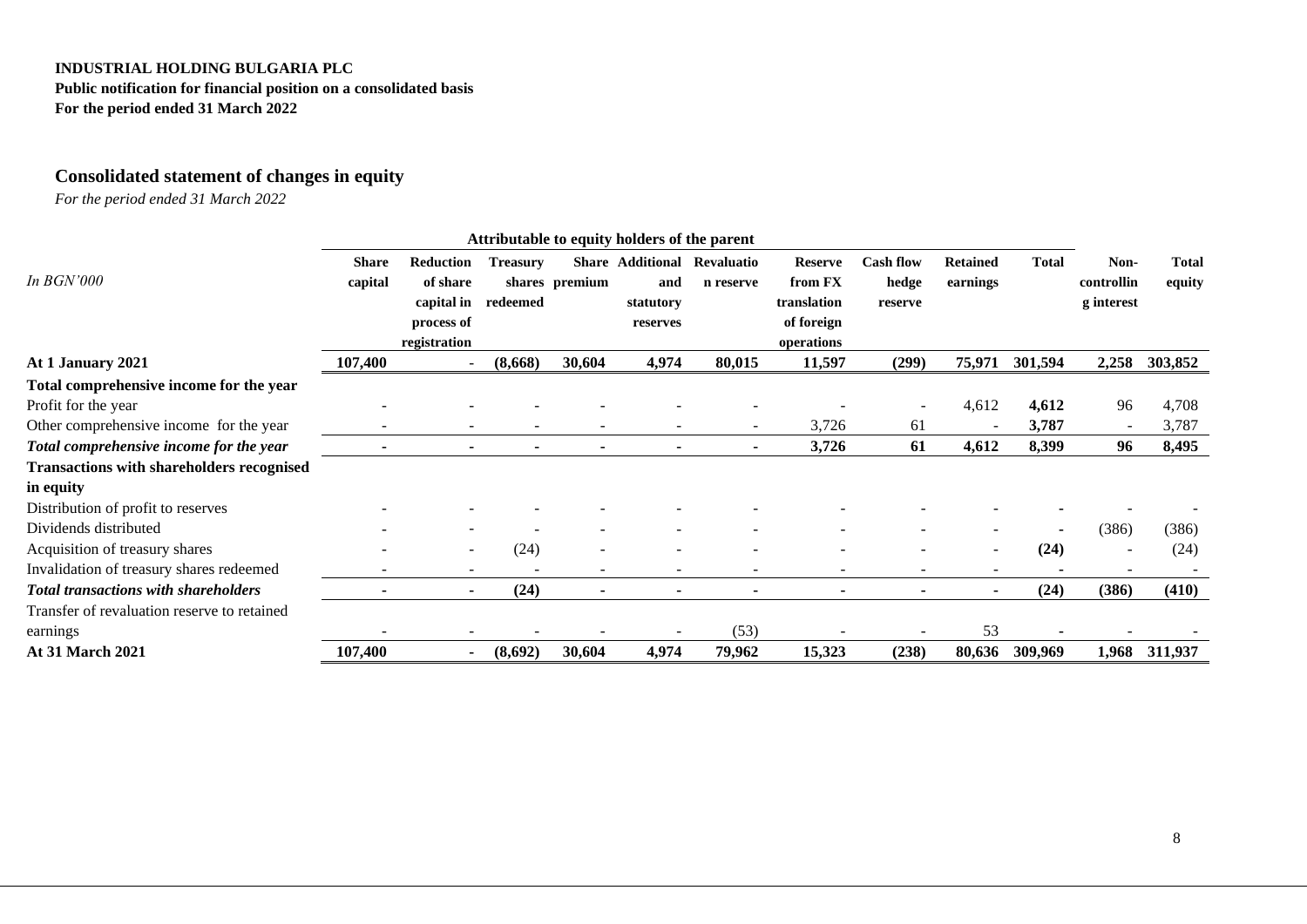#### **Public notification for financial position on a consolidated basis For the period ended 31 March 2022**

**Revenue**

| In $BGN'000$                                                               | 31 March | 31 March |
|----------------------------------------------------------------------------|----------|----------|
|                                                                            | 2022     | 2021     |
| Revenue from manufacture of metal-cutting machines, components and details | 7,324    | 6,478    |
| Revenue from cargo transportation under voyage charter contracts           | 10,157   | 6,124    |
| Revenue from time-charter contracts                                        | 5,525    | 3,125    |
| Revenue from repair and reconstruction of ships                            | 3,552    | 2,847    |
| Revenue from designer's services                                           | 761      | 546      |
| Revenue from cargo processing                                              | 2,271    | 1,638    |
| Revenue from cargo storage                                                 | 408      | 480      |
| Quay rentals                                                               | 170      | 193      |
| Property rentals                                                           | 526      | 520      |
| Revenue from other services                                                | 553      | 396      |
|                                                                            | 31,247   | 22,347   |

The Group's total revenue for the first quarter of 2022 has increased compared to the revenue reported for the same period of 2021. Their dynamics are primarily due to:

- Ship charter revenue is increasing as a result of the higher freight levels in the reporting period. The appreciation, on the average, of the US dollar in the first quarter of 2022 compared to the same period of 2020 has had a further positive effect thereon;
- The volume of revenue from sales of metal-cutting machines, components and spare parts increases as a result of the recovery of investment activity after COVID-19 observed worldwide;
- Revenue from ship repairs is increasing mainly thanks to higher workload of the Company, influenced by lower possibility of ship owners to postpone scheduled repairs, as also the freight market slowing down;
- Revenue from cargo processing increases as a result of increased exports of cereals, the international price of which has been affected by the military conflict in Ukraine.

# **Other operating income**

| In $BGN'000$                                                        | 31 March<br>2022 | 31 March<br>2021 |
|---------------------------------------------------------------------|------------------|------------------|
| Income from financing                                               | 726              | 980              |
| Gain on sale of fixed assets and assets classified as held for sale | 97               | 22               |
| Gain on sale of materials and scrap                                 | 307              | 257              |
| Other income                                                        | 47               | 49               |
|                                                                     | 1,177            | 1,308            |

Income from financing reported during the period from 01 January 2022 to 31 March 2021 include primarily:

- Income of BGN 299 thousand (01 January 2021 31 March 2021: BGN 252 thousand) received under the Employment Protection Program of the Employment Agency aimed to support businesses and reduce negative impact of COVID-19.
- Income of BGN 400 thousand (01 January 2021 31 March 2021: BGN 0) received under the government program to compensate electricity consumers.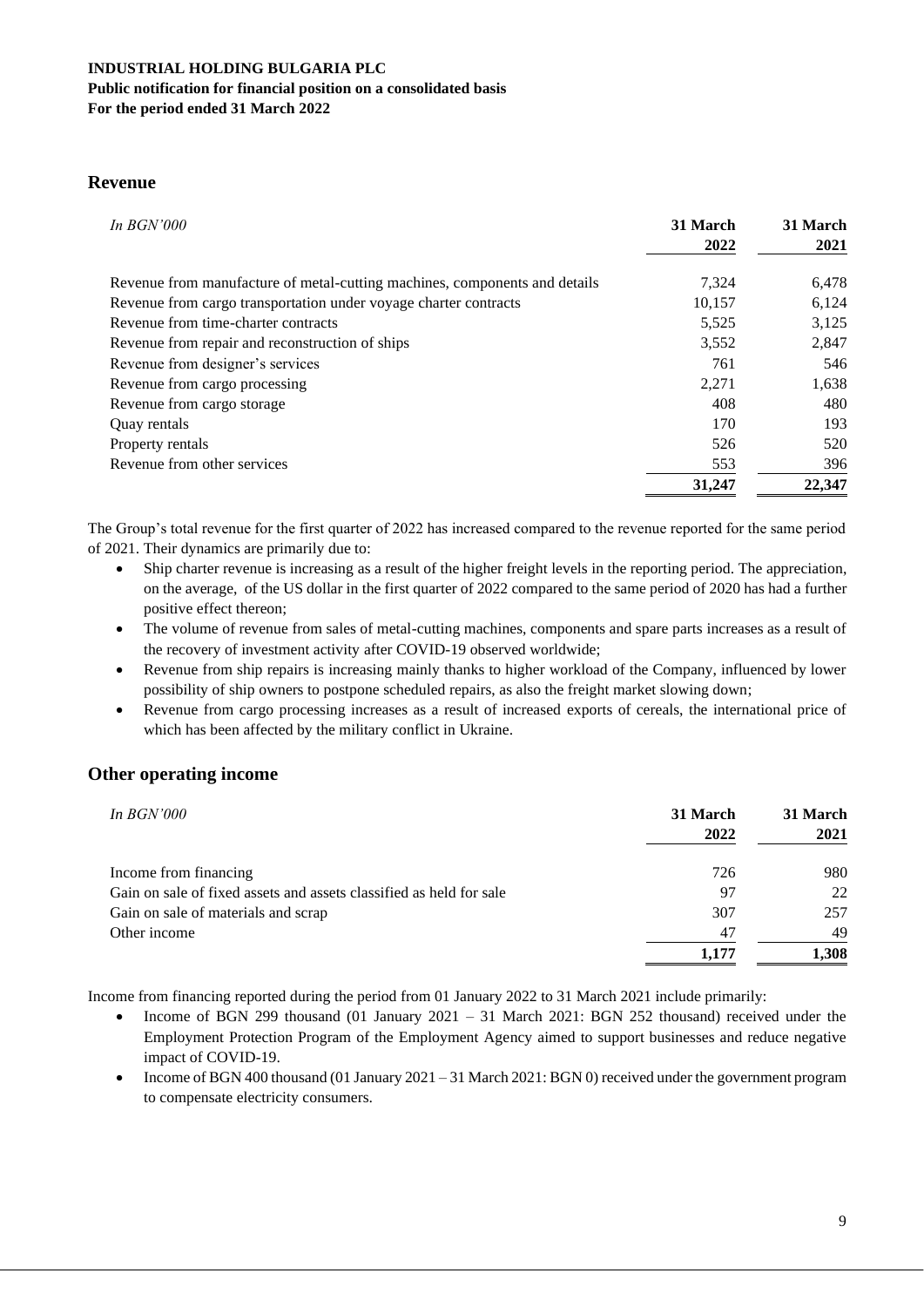## **Public notification for financial position on a consolidated basis For the period ended 31 March 2022**

# **Costs of materials**

| <i>In BGN'000</i>   | 31 March<br>2022 | 31 March<br>2021 |
|---------------------|------------------|------------------|
| Main materials      | (4,721)          | (3,660)          |
| Fuel used un ships  | (2,224)          | (1, 427)         |
| Electric power      | (1,404)          | (541)            |
| Auxiliary materials | (882)            | (564)            |
| Spare parts         | (305)            | (270)            |
| Other materials     | (136)            | (161)            |
|                     | (9,672)          | (6,623)          |

The increase in fuel consumption in the operation of ships during the first quarter of 2022 compared to the same period of 2021 is a result of the rise in electricity prices and US Dollar average exchange rate. Costs of electricity have increased significantly due to the sharp rise in the price of this energy source despite of the positive effect of the solar parks put in operation by two of the subsidiaries.

# **Costs of hired services**

| In $BGN'000$                         | 31 March | 31 March |
|--------------------------------------|----------|----------|
|                                      | 2022     | 2021     |
|                                      |          |          |
| Port-related expenses                | (1,594)  | (1,257)  |
| Services of subcontractors           | (1, 125) | (1,391)  |
| Insurances                           | (383)    | (320)    |
| Agency services                      | (205)    | (83)     |
| Security                             | (201)    | (201)    |
| Repairs                              | (177)    | (264)    |
| Software maintenance on subscription | (157)    | (46)     |
| Civil contracts                      | (66)     | (91)     |
| Other services                       | (560)    | (533)    |
|                                      | (4, 468) | (4,186)  |

# **Costs of personnel**

| <i>In BGN'000</i>                                              | 31 March<br>2022 | 31 March<br>2021 |
|----------------------------------------------------------------|------------------|------------------|
|                                                                |                  |                  |
| Compulsory social insurance                                    | (5,862)          | (5,140)          |
| Management contracts                                           | (921)            | (812)            |
| Compulsory social and health insurance on management contracts | (404)            | (350)            |
| Unused leave accruals                                          | (27)             | (28)             |
| Other personnel costs                                          | (261)            | (239)            |
|                                                                | (7, 475)         | (6, 569)         |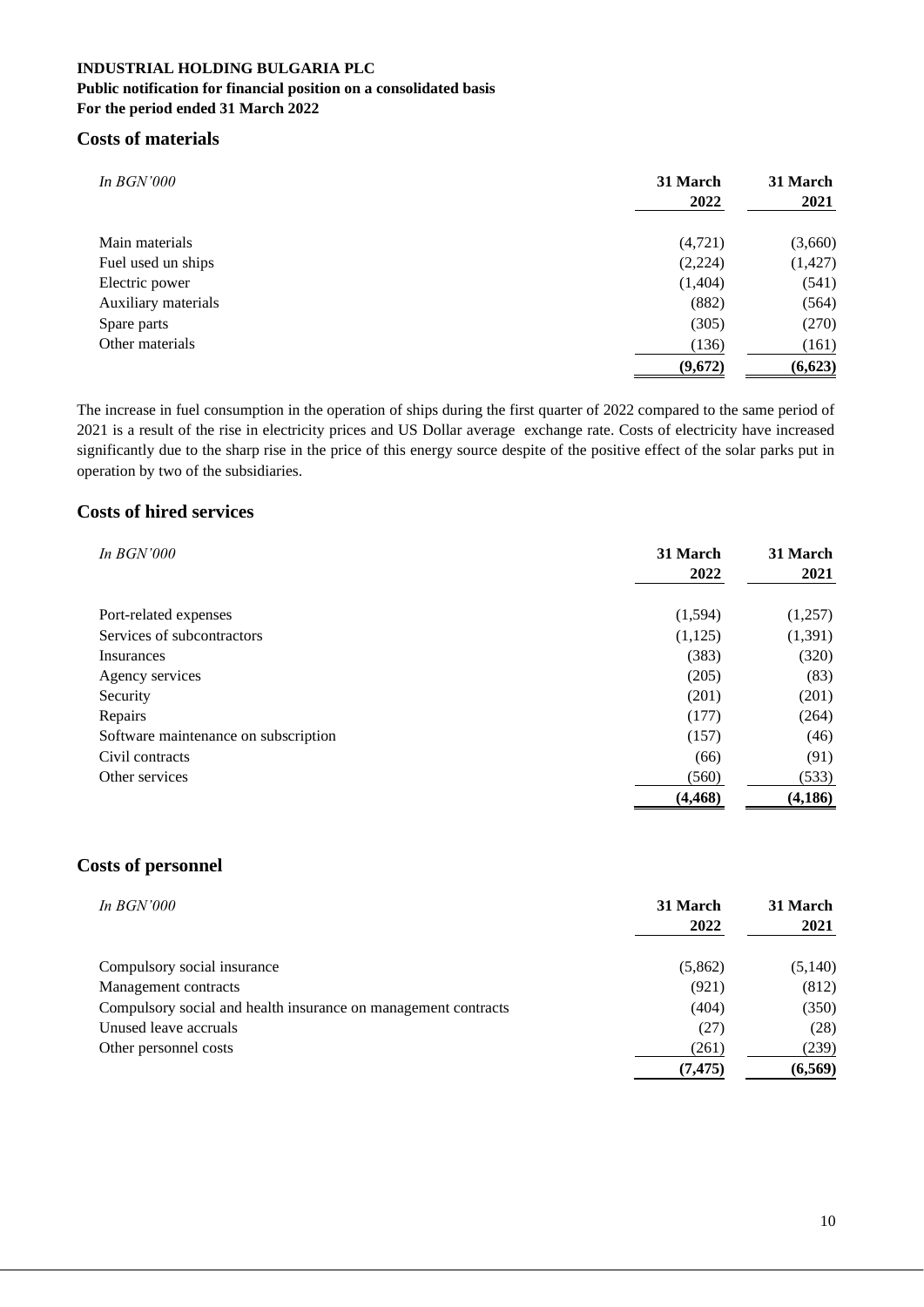## **Public notification for financial position on a consolidated basis For the period ended 31 March 2022**

# **Other operating expenses**

| In $BGN'000$                                      | 31 March<br>2022 | 31 March<br>2021 |
|---------------------------------------------------|------------------|------------------|
| Notarial, judicial and other fees                 | (243)            |                  |
| Business trips and replacement of crew            | (150)            | (157)            |
| Local taxes and charges, tax on expenses, and VAT | (138)            | (131)            |
| Scrap and retirement of fixed tangible assets     | (65)             | (13)             |
| Provisions accrued                                | 105              | 235              |
| Other expenses                                    | (208)            | (61)             |
|                                                   | (699)            | (127)            |

Notarial, judicial and other fees of BGN 735 thousand were reported in the first quarter of 2022 in connection with a claim of a Group company filed before the London Arbitration Court for non-compliance by a client with its payment commitments.

# **Finance income and finance costs for the reporting period:**

| <i>In BGN'000</i>            | 31 March<br>2022 | 31 March<br>2021 |
|------------------------------|------------------|------------------|
| <b>Finance income</b>        |                  |                  |
| Foreign currency gains, net  | 859              | 1,302            |
| Other finance income         | 8                |                  |
|                              | 867              | 1,302            |
| <b>Finance costs</b>         |                  |                  |
| Interest expenses            | (24)             | (267)            |
| Foreign currency losses, net |                  |                  |
| Other finance costs          | (45)             | (40)             |
|                              | (69)             | (307)            |

# **Interest expenses**

| In $BGN'000$                                    | 31 March<br>2022 | 31 March<br>2021 |
|-------------------------------------------------|------------------|------------------|
|                                                 |                  |                  |
| Interest expenses on bank loans received        | (20)             | (132)            |
| Interest expenses on loans from related parties | (3)              | (25)             |
| Interest expenses on interest rate swap         |                  | (104)            |
| Interest expenses on lease liabilities          |                  | (6)              |
|                                                 | (24)             | (267)            |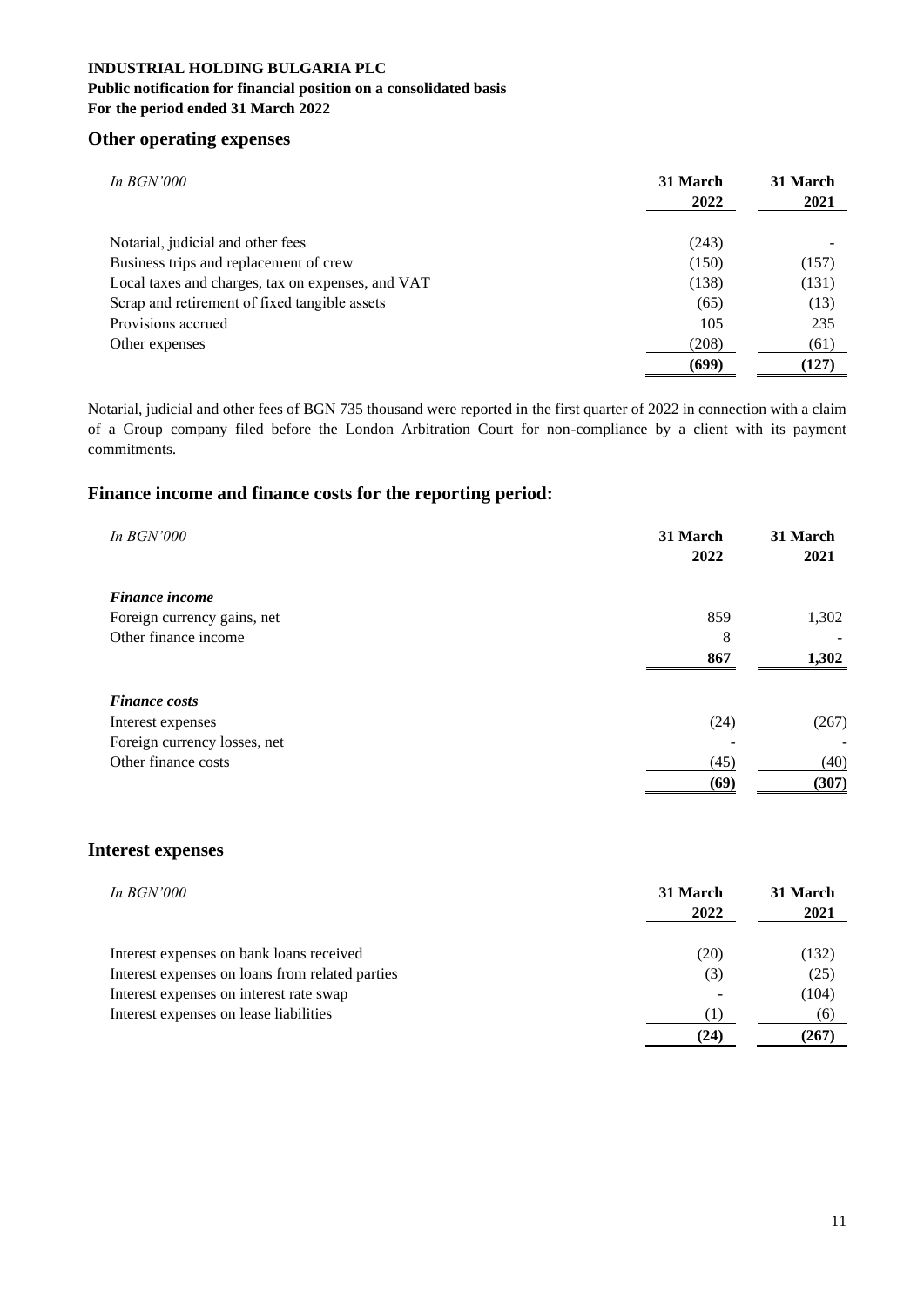## **Bank loans**

#### **Long-term**

| <i>In BGN'000</i>                           |                 |                  |      | Maturit 31 March | 2021  |
|---------------------------------------------|-----------------|------------------|------|------------------|-------|
|                                             | <b>Currency</b> | Interest rate, % |      | 2022             |       |
| Bank loan agreement number 16 of 27 March   |                 |                  | 2023 |                  | 326   |
| 2018 - long-term portion                    | <b>EUR</b>      | 1.9%             |      |                  |       |
| Bank loan agreement number 19F-002296 of 08 | <b>EUR</b>      |                  |      |                  |       |
| October 2019 - long-term portion            |                 | 1.6%             | 2026 | 630              | 677   |
|                                             |                 |                  |      | 630              | 1.003 |

#### **Short-term**

| In BGN'000 |  |
|------------|--|
|            |  |

| In $BGN'000$                                |                 |                  |      | Maturit 31 March | 2021  |
|---------------------------------------------|-----------------|------------------|------|------------------|-------|
|                                             | <b>Currency</b> | Interest rate, % |      | 2022             |       |
| Bank loan agreement number 16 of 27 March   | <b>EUR</b>      | 1.9%             | 2023 | 3.262            | 3,588 |
| 2018 - short-term portion                   |                 |                  |      |                  |       |
| Bank loan agreement number 19F-002296 of 08 | <b>EUR</b>      |                  | 2026 |                  | 186   |
| October 2019 - short-term portion           |                 | 1.6%             |      | 186              |       |
|                                             |                 |                  |      | 3,448            | 3.774 |

The bank loans are secured by mortgages on land and buildings, and registered pledges on plant and equipment owned by Group companies with total carrying amount as of 31 March 2021 of BGN 28,143 thousand (31 December 2021: BGN 80,049 thousand). In addition, KRZ Port Bourgas AD has been pledged as an entity.

At 31 March 2022, there were no liabilities on bank loans from related parties (31 December 2021: BGN 0).

At 31 March 2022, the Group had no unutilised limits in the form of a credit line for working capital financing under bank loans amounting to BGN 5,500 thousand pursuant to Contract 319 dated 30 November 2006.

In February 2022, Industrial Holding Bulgaria AD signed a bank loan agreement in order to provide loan funds for investments to a subsidiary in the amount of EUR 10,000 thousand. The loan matures in February 2028, with a 12-month term of utilization, and is to be repaid in equal repayment instalments as of March 2023. A fixed interest rate of 1.4% per annum has been agreed. Guarantors under the contract are subsidiaries. The contract will be secured by mortgages on real estate (land and buildings) of a subsidiary. In April 2022, the Company restricted the amount of USD 2,170 thousand as a collateral on an account with the creditor bank; the funds will be released after the mortgages are established. As of the date of publication of this Public Notification, Industrial Holding Bulgaria PLC utilised EUR 3,027 thousand from this bank loan and the funds were provided to the subsidiary to finance the gradual implementation of investments.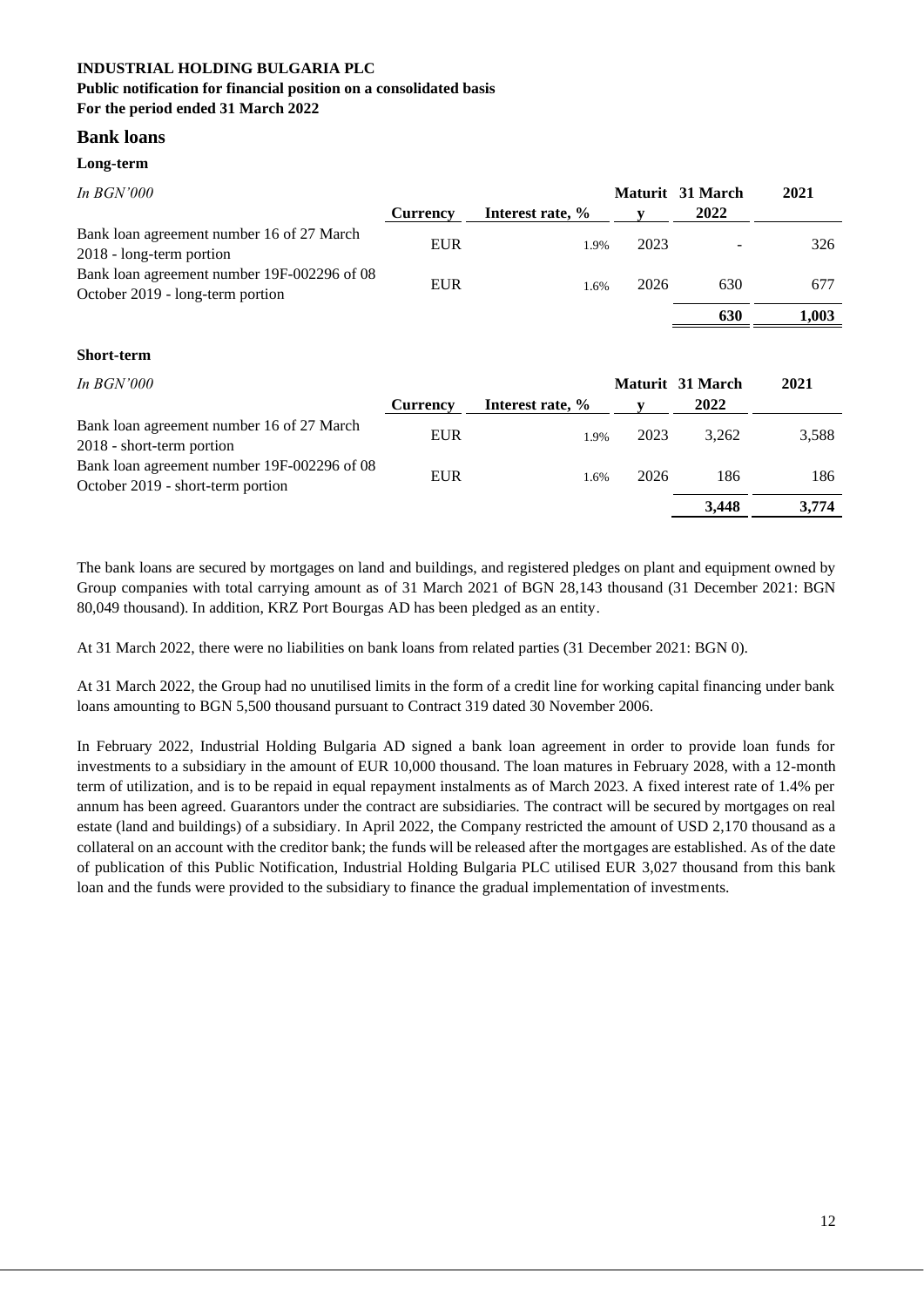# **Equity**

### *Share capital - registered*

The share capital is stated at nominal value according to the registration with the Commercial Register.

| In $BGN'000$                                                 | 31 March 2022    | 31 December<br>2021 |
|--------------------------------------------------------------|------------------|---------------------|
| 96,808,417 ordinary shares with nominal amount of BGN 1 each | 96.808<br>96,808 | 107,400<br>107,400  |

On 18 November 2021, the extraordinary General Meeting of Shareholders of Industrial Holding Bulgaria PLC took a decision to reduce the capital of the Company from BGN 107,400,643 to BGN 96,808,417 by invalidating 10,592,226 redeemed treasury shares with par value of BGN 1 each. The reduction of the capital was entered into the Commercial Register on 7 March 2022 after the expiration of the statutory deadlines, and the treasury shares held were invalidated.

The capital of the Group as of 31 March 2022 comprises 96,808,418 dematerialised registered voting shares with nominal amount of BGN 1 each that are listed for trading on Bulgarian Stock Exchange. The share capital is subscribed at its par and is paid-in fully. There is no preference shares and bearer's shares.

### *Shareholders*

The shareholders of Industrial Holding Bulgaria PLC holding more than 5% of the company's capital as of 31 March 2022 are as follows:

|                    | <b>Number of shares</b><br>as at 31 March |               |
|--------------------|-------------------------------------------|---------------|
| <b>Shareholder</b> | 2022                                      | 31 March 2022 |
| <b>BULLS AD</b>    | 65,359,988                                | 67.51%        |
| DZH AD             | 9,657,874                                 | 9.98%         |
| Other shareholders | 21,790,555                                | 22.51%        |
|                    | 96,808,417                                | 100.00%       |

In 2021, BULLS AD had an agreement concluded with DZH AD for the implementation of a common company management policy of the Company through a joint exercise of the voting rights held, with the way of exercising the voting rights being determined by BULLS AD. According to the notification for disclosure of shareholding from BULLS AD, the agreement was terminated as of 1 April 2022.

## *Treasury shares redeemed*

By decision of the General Meeting of Shareholders of Industrial Holding Bulgaria PLC of 18 November 2021, a new treasury shares redemption procedure was initiated with the following parameters:

- Number of shares to be redeemed each year for a period of five years up to 3% of the registered capital of the Company for each calendar year, but not more than 10% in total for the entire redemption period and not more than 10% of the entire capital of the Company;
- Minimum amount of the purchase price BGN 1.00 per share;
- Maximum amount of the purchase price BGN 3.00 per share.

The appointed investment intermediary is Allianz Bank Bulgaria AD.

Industrial Holding Bulgaria PLC held no treasury shares redeemed as of 31 March 2022.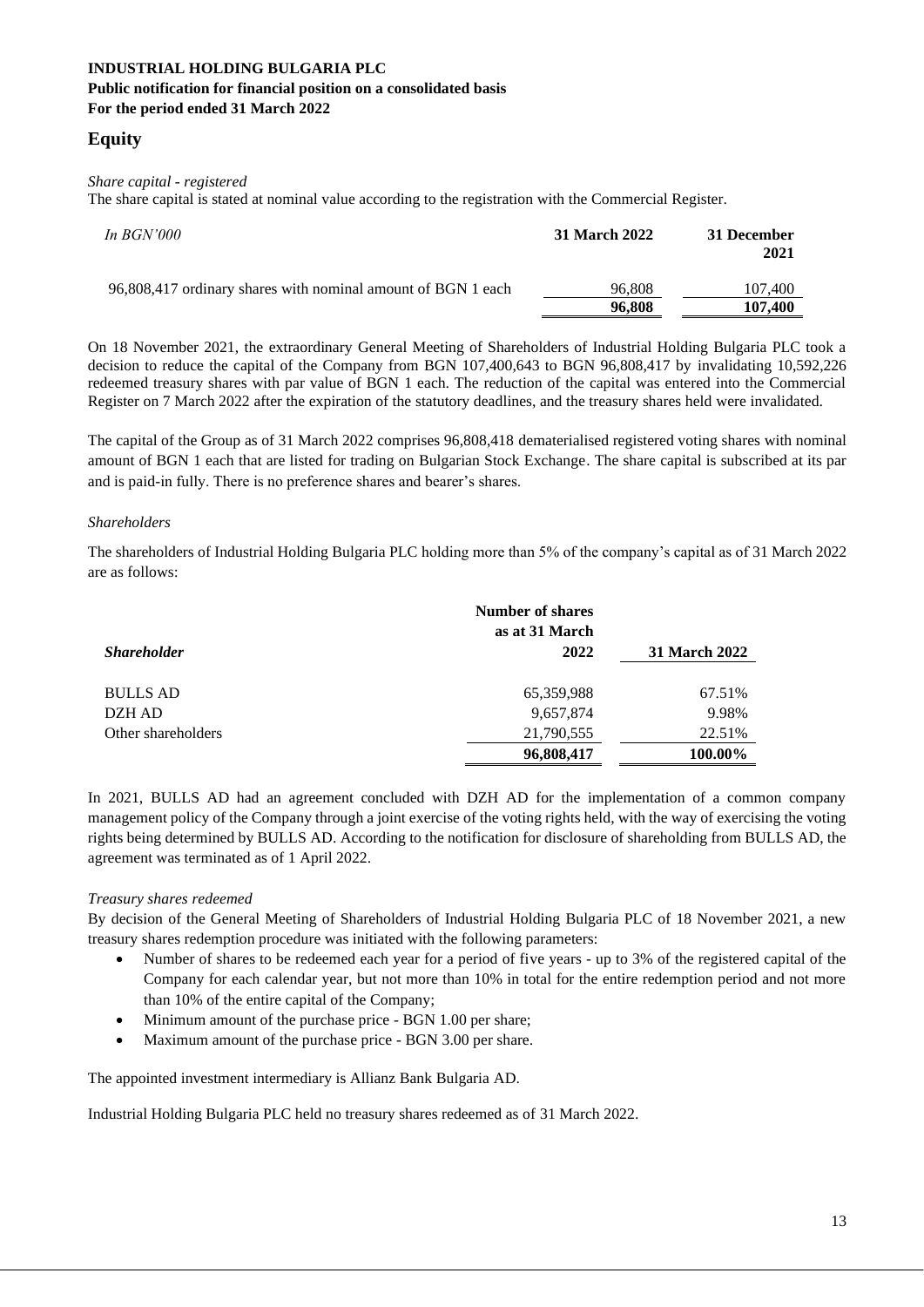# **Public notification for financial position on a consolidated basis**

**For the period ended 31 March 2022** 

# **Related party disclosure under IAS 24**

The consolidated financial data of the Group covers the following companies:

|                                              |                   | <b>Equity interest</b> |               |  |
|----------------------------------------------|-------------------|------------------------|---------------|--|
|                                              | <b>Country of</b> | 31 March               | 31 December   |  |
|                                              | registration      | 2022                   | 2021          |  |
|                                              |                   | $\%$                   | $\frac{0}{0}$ |  |
| Industrial Holding Bulgaria PLC              | Bulgaria          | Parent company         | Parent        |  |
|                                              |                   |                        | company       |  |
| Privat Engineering EAD                       | Bulgaria          | 100.00                 | 100.00        |  |
| ZMM Bulgaria Holding EAD                     | Bulgaria          | 100.00                 | 100.00        |  |
| <b>ZMM Sliven AD</b>                         | Bulgaria          | 95.98                  | 95.98         |  |
| ZMM Nova Zagora AD                           | Bulgaria          | 99.24                  | 93.57         |  |
| <b>IHB Metal Castings EAD</b>                | Bulgaria          | 100.00                 | 100.00        |  |
| <b>KRZ</b> Port Bourgas AD                   | Bulgaria          | 99.65                  | 99.65         |  |
| <b>KLVK AD</b>                               | Bulgaria          | 100.00                 | 100.00        |  |
| International Industrial Holding Bulgaria AG | Switzerland       | 100.00                 | 100.00        |  |
| Maritime Holding AD                          | Bulgaria          | 61.00                  | 61.00         |  |
| Bulgarian Register of Shipping EAD           | Bulgaria          | 61.00                  | 61.00         |  |
| <b>Bulyard Shippbuilding Industry EAD</b>    | Bulgaria          | 100.00                 | 100.00        |  |
| <b>IHB Shipping Co EAD</b>                   | Bulgaria          | 100.00                 | 100.00        |  |
| Karvuna LTD                                  | Marshal Islands   | 100.00                 | 100.00        |  |
| Odria LTD                                    | Marshal Islands   | 100.00                 | 100.00        |  |
| Tirista LTD                                  | Marshal Islands   | 100.00                 | 100.00        |  |
| Serdika LTD                                  | Marshal Islands   | 100.00                 | 100.00        |  |
| <b>Bulport Logistics AD</b>                  | <b>Bulgaria</b>   | 100.00                 | 100.00        |  |
| <b>Odessos PBM EAD</b>                       | Bulgaria          | 100.00                 | 100.00        |  |
| <b>IHB</b> Shipdesign AD                     | Bulgaria          | 70.00                  | 70.00         |  |
| IHB 3 Design AD (in liquidation)             | Bulgaria          | 51.00                  | 51.00         |  |

In November 2021, the General Meeting of Shareholders of IHB 3 Design AD took a decision to discontinue the operations of the company and to announce it in liquidation. The term of liquidation is 6 months as of 17 January 2022.

In January 2022, the General Meeting of Shareholders of ZMM Nova Zagora AD took a decision to increase the entity's capital. In March 2022, the capital increase was registered with the Commercial Register and as a result, the Group's share of the company reached 99.24%

The Groups deems that it is a related party with the following persons in accordance with the definitions of IAS 24:

## *I. Persons exercising control:*

- Bulls AD, a company that holds directly 67.51% of Industrial Holding Bulgaria PLC. In 2021, Bulls AD concluded an agreement with another shareholder holding 9 657 874 shares representing 9.98% of the capital to implement a common company management policy through a joint exercise of the voting rights held, with the way of implementation being determined by Bulls AD. According to a public notification for disclosure of shareholding by Bulls AD, the agreement was terminated as of 1 April 2022.
- Dimitar Zhelev, a person exercising control over Bulls AD and husband of Daneta Zheleva, the Chief Executive Officer of Industrial Holding Bulgaria PLC.
- *II. Key management personnel, including the Management and the Supervisory Board of the Company*

## *III. Entities under the common control of the Persons exercising control*

*IV. Entities, over which the persons that have control also exercise significant influence or are members of their key management personnel*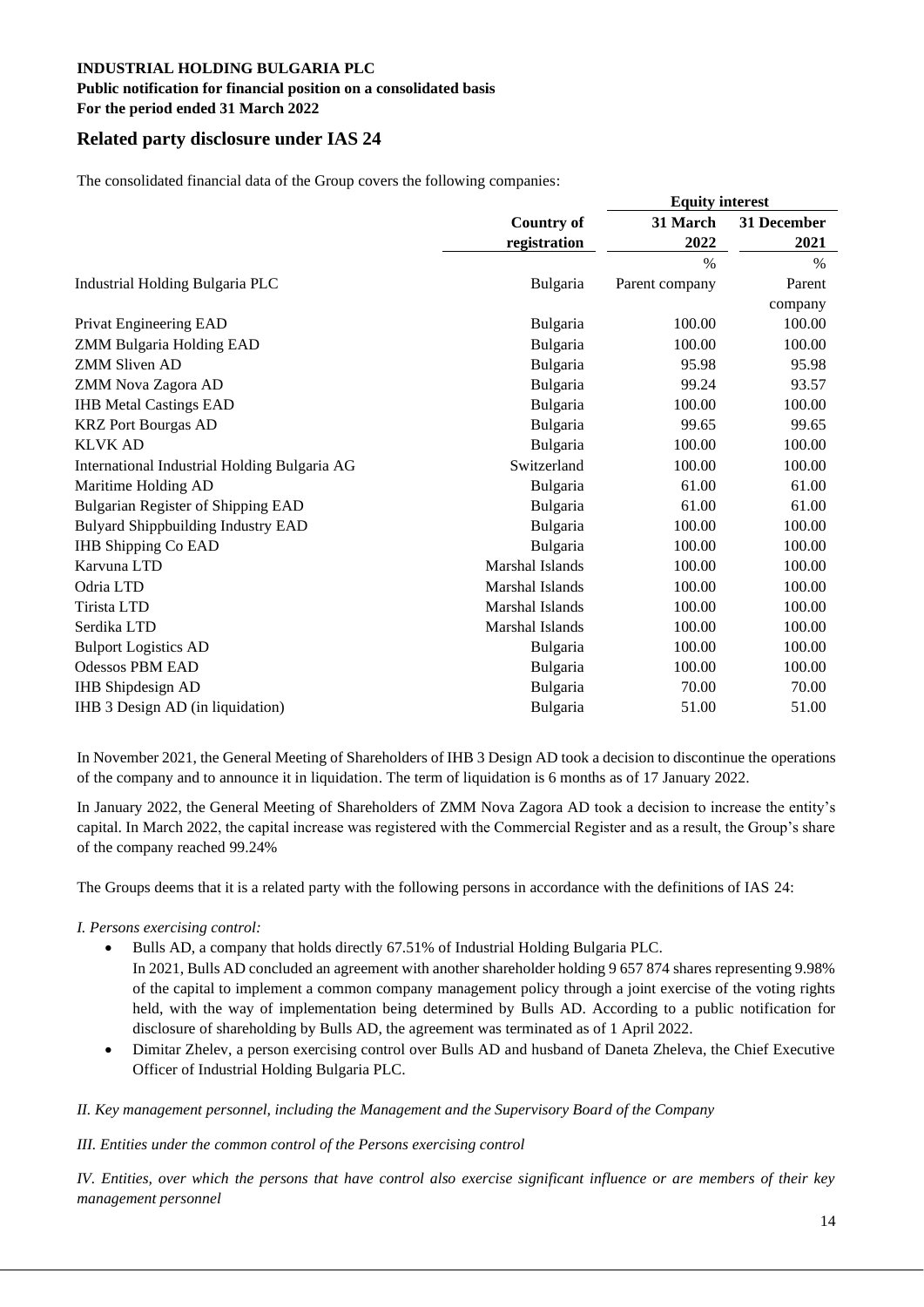# **Public notification for financial position on a consolidated basis**

**For the period ended 31 March 2022** 

# **Related party transactions**

# **Trade and other receivables from related parties**

| In <b>BGN'000</b>                                                                                                                             |                              | 31 March<br>2022      | 31 December<br>2021 |                  |
|-----------------------------------------------------------------------------------------------------------------------------------------------|------------------------------|-----------------------|---------------------|------------------|
| Entities, over which the persons that have control exercise<br>also significant influence or are members of their key<br>management personnel |                              | 8                     |                     |                  |
|                                                                                                                                               |                              | 8                     |                     |                  |
| Cash with banks - related parties                                                                                                             |                              |                       |                     |                  |
| In BGN'000                                                                                                                                    |                              | 31 March<br>2022      | 31 December<br>2021 |                  |
| Entities, over which the persons that have control exercise<br>also significant influence or are members of their key                         |                              |                       |                     |                  |
| management personnel                                                                                                                          |                              | 15,253<br>15,253      |                     | 12,409<br>12,409 |
| Loans from related parties (including interest)                                                                                               |                              |                       |                     |                  |
| In BGN'000                                                                                                                                    |                              | 31 March<br>2022      | 31 December<br>2021 |                  |
| Persons exercising control                                                                                                                    |                              | 1,137                 |                     | 157              |
|                                                                                                                                               |                              | 1,137                 |                     | 157              |
| Long-term portion                                                                                                                             |                              | 978                   |                     |                  |
| Short-term portion                                                                                                                            |                              | 159                   |                     | 157              |
| Principal                                                                                                                                     |                              | 1,135                 |                     | 157              |
| Interest                                                                                                                                      |                              | $\overline{c}$        |                     |                  |
| Trade and other payables to related parties<br>In BGN'000                                                                                     |                              | 31 March              | 31 December         |                  |
|                                                                                                                                               |                              | 2022                  | 2021                |                  |
| Entities, over which the persons that have control exercise<br>also significant influence or are members of their key                         |                              |                       |                     |                  |
| management personnel                                                                                                                          |                              | 9<br>$\boldsymbol{9}$ |                     | 132<br>132       |
|                                                                                                                                               |                              |                       |                     |                  |
| <b>Sales transactions</b>                                                                                                                     |                              |                       |                     | 31               |
| In BGN'000                                                                                                                                    | Transaction type             | 31<br>March<br>2022   |                     | March<br>2021    |
| Entities under common control of persons exercising<br>control                                                                                | Rental income                |                       |                     |                  |
| Entities, over which the persons that have control exercise                                                                                   |                              |                       |                     |                  |
| also significant influence or are members of their key<br>management personnel                                                                | Sales of services            |                       | 15                  | 12               |
|                                                                                                                                               | Rental income<br>Other sales |                       | 21<br>1             | 21<br>1          |
|                                                                                                                                               |                              |                       | 37<br>38            | 34<br>35         |
|                                                                                                                                               |                              |                       |                     |                  |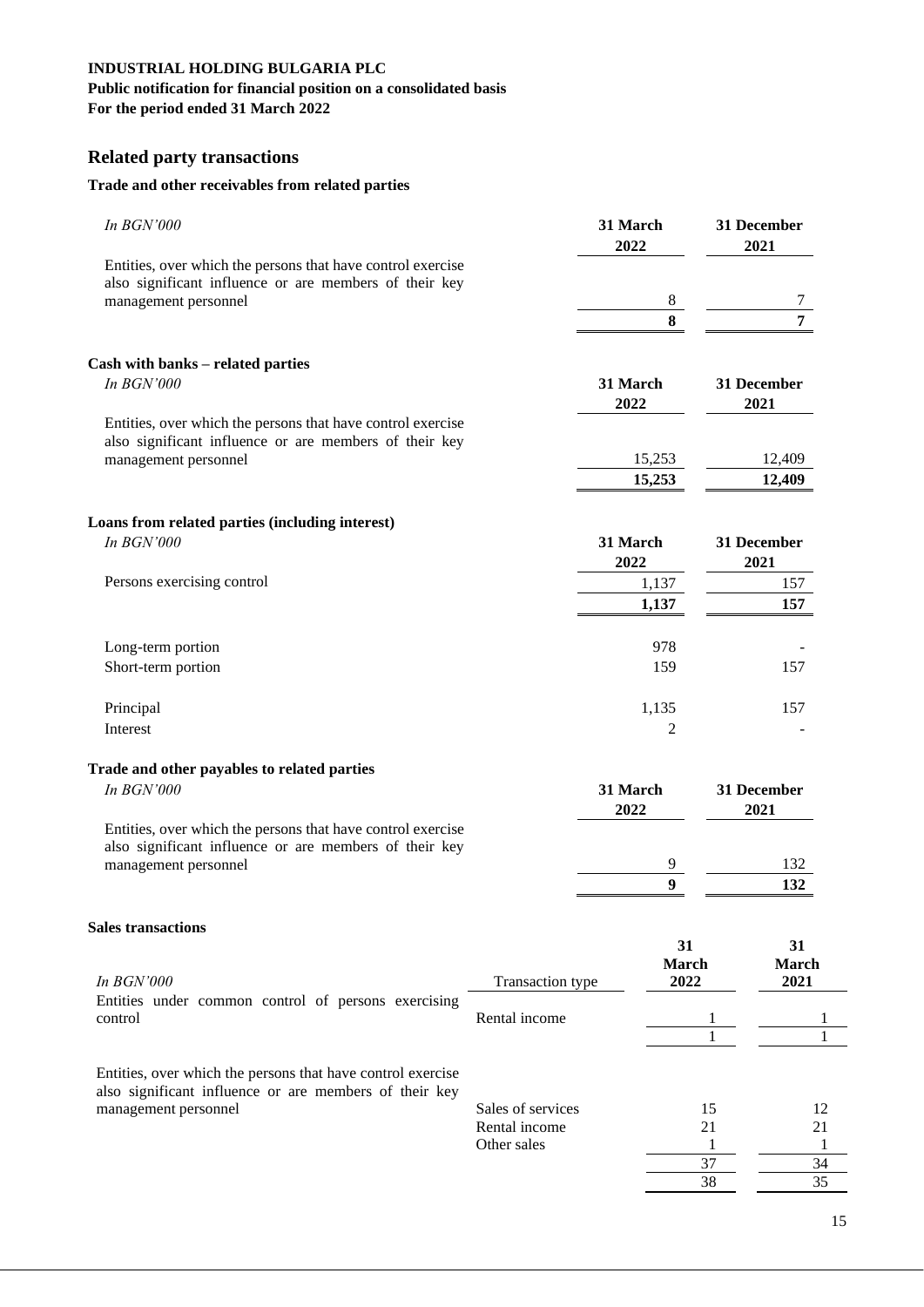#### **Purchase transactions**

| In $BGN'000$                                                                                                                            | <b>Transaction type</b> | 31<br><b>March</b><br>2022 | 31<br><b>March</b><br>2021 |
|-----------------------------------------------------------------------------------------------------------------------------------------|-------------------------|----------------------------|----------------------------|
| Entities, over which the persons that have control exercise Purchase of hired<br>also significant influence or are members of their key | services                |                            |                            |
| management personnel                                                                                                                    |                         | 171                        | 102                        |
|                                                                                                                                         | Other finance costs     | 15                         | 30                         |
|                                                                                                                                         |                         | 186                        |                            |

#### **Movements of interest-bearing loans and borrowings from banks – related parties**

| In $BGN'000$                                                                                                                                                   |                      | <b>Amounts</b><br>received /<br>(provided) | <b>Amounts</b><br>(paid) $/$<br>refunded | <b>Interest</b><br>(expenses)<br>income | Interest paid |
|----------------------------------------------------------------------------------------------------------------------------------------------------------------|----------------------|--------------------------------------------|------------------------------------------|-----------------------------------------|---------------|
| Entities, over which the persons that have<br>control exercise also significant influence 31 March 2022<br>or are members of their key management<br>personnel |                      |                                            |                                          |                                         |               |
| Entities, over which the persons that have<br>control exercise also significant influence 31 March 2021<br>or are members of their key management<br>personnel |                      | 3.217                                      | (999)                                    | (83)                                    | (82)          |
|                                                                                                                                                                | 31 March 2022        |                                            |                                          |                                         |               |
|                                                                                                                                                                | <b>31 March 2021</b> | 3,217                                      | (999)                                    | (83)                                    | (82)          |

#### **Movements of loans from related parties**

| <i>In BGN'000</i>          |                      | <b>Amounts</b><br>received /<br>(provided) | <b>Amounts</b><br>(paid) $/$<br>refunded | <b>Interest</b><br>$(expenses)$ /<br>income | Interest paid    |
|----------------------------|----------------------|--------------------------------------------|------------------------------------------|---------------------------------------------|------------------|
| Persons exercising control | 31 March 2022        | 978                                        |                                          | (3)                                         | $\left(1\right)$ |
| Persons exercising control | 31 March 2021        | $\overline{\phantom{a}}$                   | (663)                                    | (25)                                        | (17)             |
|                            | <b>31 March 2022</b> | 978                                        | ۰                                        | 3)                                          | $\bf(1)$         |
|                            | <b>31 March 2021</b> |                                            | (663)                                    | (25)                                        | (17)             |

#### **Terms and conditions of related party transactions**

The sales to and purchases from related parties are made at contractual prices. Outstanding balances at the period-end are unsecured (except for loans), interest free (except for loans) and the settlement is made in cash. There have been no guarantees provided to or received for related party payables or receivables, except for the ones listed below. For the period ended 31 March 2022 (31 December 2021: Nil), the Group had not written down related party receivables. A review for impairment is made every financial year through examining the financial position of the related party and the market in which the related party operates.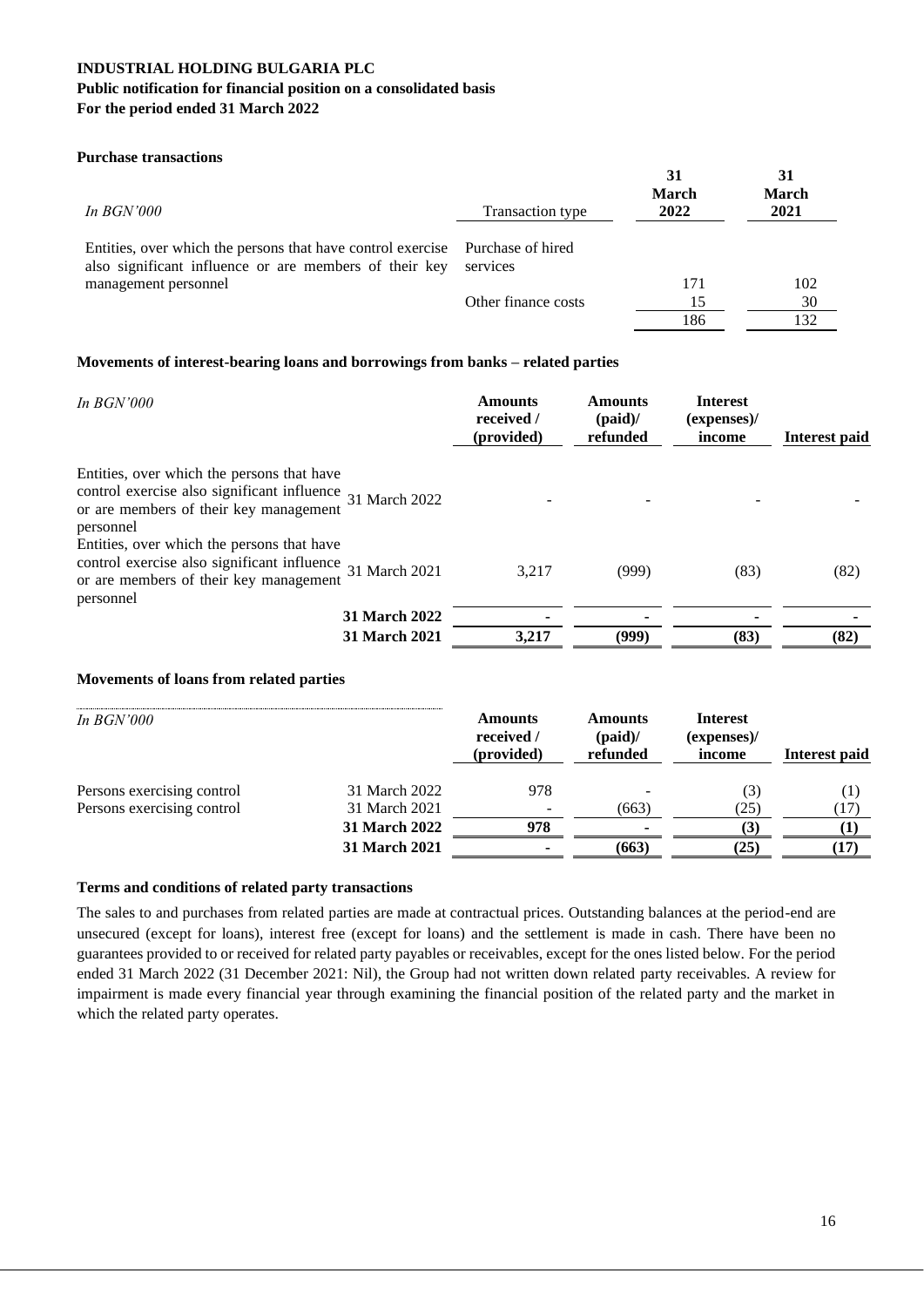# **Commitments and contingencies**

### **Legal claims**

In connection with a completed arbitration procedure for non-compliance by a client of Bulyard Shipbuilding Industry AD of its commitments related to the payment of ship repair service and a counterclaim filed by the client challenging the term of completing the service and the volume of works done, a subsequent arbitration procedure is currently underway before the same arbitral tribunal for apportionment of arbitration costs.

### **Guarantees**

According to Contract 319 of 30 November 2006 signed with a commercial bank for granting a credit limit for issuance of bank guarantees, letters of credit and working capital financing of the Holding and/or Group entities with a limit of BGN 10,000 thousand, as at 31 March 2022:

- bank guarantees of BGN 1,262 thousand (31 December 2021: BGN 20 thousand) were issued to Group companies, namely: IHB Metal Castings AD and Bulyard Shipbuilding Industry AD,
- a letter of guarantee was issued to cover a liability of KRZ Port Burgas AD amounting to BGN 3,000 thousand (31 December 2021: BGN 3,000 thousand);
- a revolving credit line for working capital financing of BGN 5,500 thousand was opened (31 December 2021: BGN 5,500 thousand). As of 31 March 2022, no amounts were utilised by the Holding and/or by subsidiaries.

As of 31 March 2022, the unutilized limit under this contract for provision of a credit limit amounted to BGN 5,500 thousand.

The contract with the bank is secured by a registered pledge on the commercial enterprise of KRZ Port Burgas AD as a combination of rights, obligations and factual relations, with registration of the main assets with the respective registries.

In January 2022, the Group renegotiated the terms and conditions of the limit for working capital financing under Contract No 319 of 30 November 2006 for granting a credit limit for issuance of bank guarantees, letters of credit and working capital financing, and the term for utilisation and repayment of amounts under this limit was extended until January 2023.

## **Collateral**

In connection with Bank loan contract number 22F-000155 of 24 February 2022, obtained for the purpose of securing loan funds for investments of a subsidiary, Industrial Holding Bulgaria PLC, the companies – guarantors and the company-codebtor signed financial collateral agreements through a pledge of receivables providing for a right of use over all their accounts with the creditor bank in an amount that should be at least equal to the loan liability at the relevant time.

In connection with Bank loan contract number 19F-002296 of 8 October 2019 received for the purpose of financing the construction of a photovoltaic power plant, the company- borrower under the loan signed a financial collateral agreement through a pledge of receivables over all its accounts with the bank-creditor in the amount of the loan liability for the time being. In 2020, the company-co-borrower under the loan also signed a financial collateral agreement.

In connection with Bank loan contract number 16 of 27 March 2018 concluded for the purpose to finance partially a debenture loan, Industrial Holding Bulgaria PLC and the entities-guarantors under the loan signed financial collateral agreements through a pledge of receivables providing for a right of use over all their accounts with the bank-creditor in the amount of the loan liability for the time being.

The collateral described above is effective until the date of full repayment of the loan obligations they secure and / or until the date of termination of the revolving limits, as the case may be.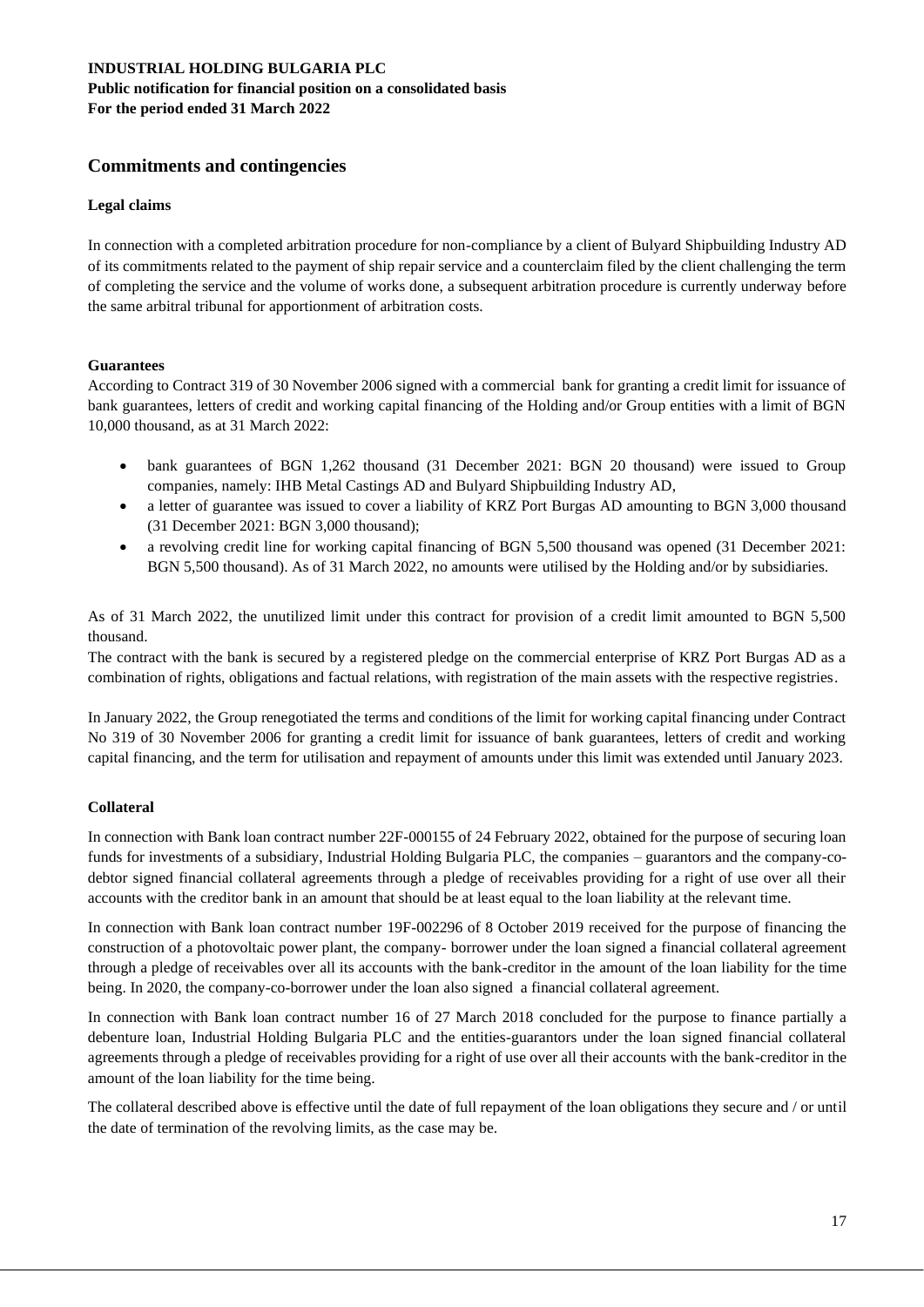# **Description of the major risks and uncertainties faced by the Group**

# **Non-systematic Group specific risks**

## **Risks associated with the holding structure and the structure of the Group's portfolio**

The Group's investments are focused on businesses characterised by slow rotation of funds invested (machine-building), dependency on energy and other resources (machine-building, ship repair, maritime transport) and high cyclicity (ship repair, ship design, maritime transport, classification and certification, port activity), thus reducing the level of return of the overall investment portfolio.

## **Risks arising from pandemics and epidemics**

Globalization worldwide and the freer movement of goods and people lead to a significantly faster spread of pandemics and epidemics, and make it difficult to locate them in individual regions / countries, which in the case of more serious diseases, such as COVID-19, blocks world trade, limits and pose difficulties on the supply chain, and has an adverse impact on all economic agents. Possible extension / reduction of restrictive measures in individual countries are risks that can lead to both improvement and deterioration of the external environment, and that have an impact on the trade partners of the Group companies.

### **Risks arising out of dependence on the development of the global economy and trade**

The state of the global economy and demand for raw materials underpin the development of trade. Of all segments in the IHB's investment portfolio, the most direct and imminent impact they have on the shipping industry. Stress on the market and pressure on the freight have a number of divergent factors:

- cyclicity of the shipping industry cycles are linked to the global economy and the balance between the proposed shipping tonnage and the needs of exporters and importers. Risk exists for operators who have failed to properly plan and distribute their cash flows at a time of difficult access to finance under aggravated conditions during crisis;
- number of ships in construction and entry into service and state of the ship cutting market
- increased environmental restrictions the introduction of new eco-norms and directives against environmental pollution and for energy savings for vessels imposes mandatory reconstructions of vessels and other technical solutions to bring them in compliance with ecological regulations;
- global fuel problems on the one hand, oil can be a cause of conflict and, on the other hand, the price and availability of it can be a cause of erosion or a fall in the freight market, as marine fuels are the main raw material in the industry and stock commodity. Restrictions imposed by the European Union and the United States on Russia as a major global supplier of crude oil and gas are having a negative effect;

The level of economic activity worldwide has impacted, albeit more slowly, on machine building, shipbuilding and ship repair, while port operations depend to a greater extent on the developments both in the domestic market and the region.

## **Risk of political instability in traditional markets and regions, military activities and/or penalties imposed**

This risk stems from future changes in economic policy imposed by objective economic or political circumstances continuing war conflicts around the world, political uncertainty in many places, sanctions and restrictions imposed on trade with a number of countries, refugee flows. This risk impedes the free movement of goods and people, and leads to a change in trade flows and transport corridors; moreover, it hampers the access of registry inspectors to supervised vessels. The risk also affects the machine building industry by reducing sales volumes on traditional markets. The war in Ukraine will have the most severe effect. It will affect negatively both the sales and the supplies of the Group companies.

## **Risks associated with fraud and abuse**

The COVID-19 pandemic intensified the risk of fraud and abuse increases, including that related to cyber-attacks, unscrupulous trade practices, bankruptcies of contractors, etc. The conflicct between Russia and Ukraine has a similar effect.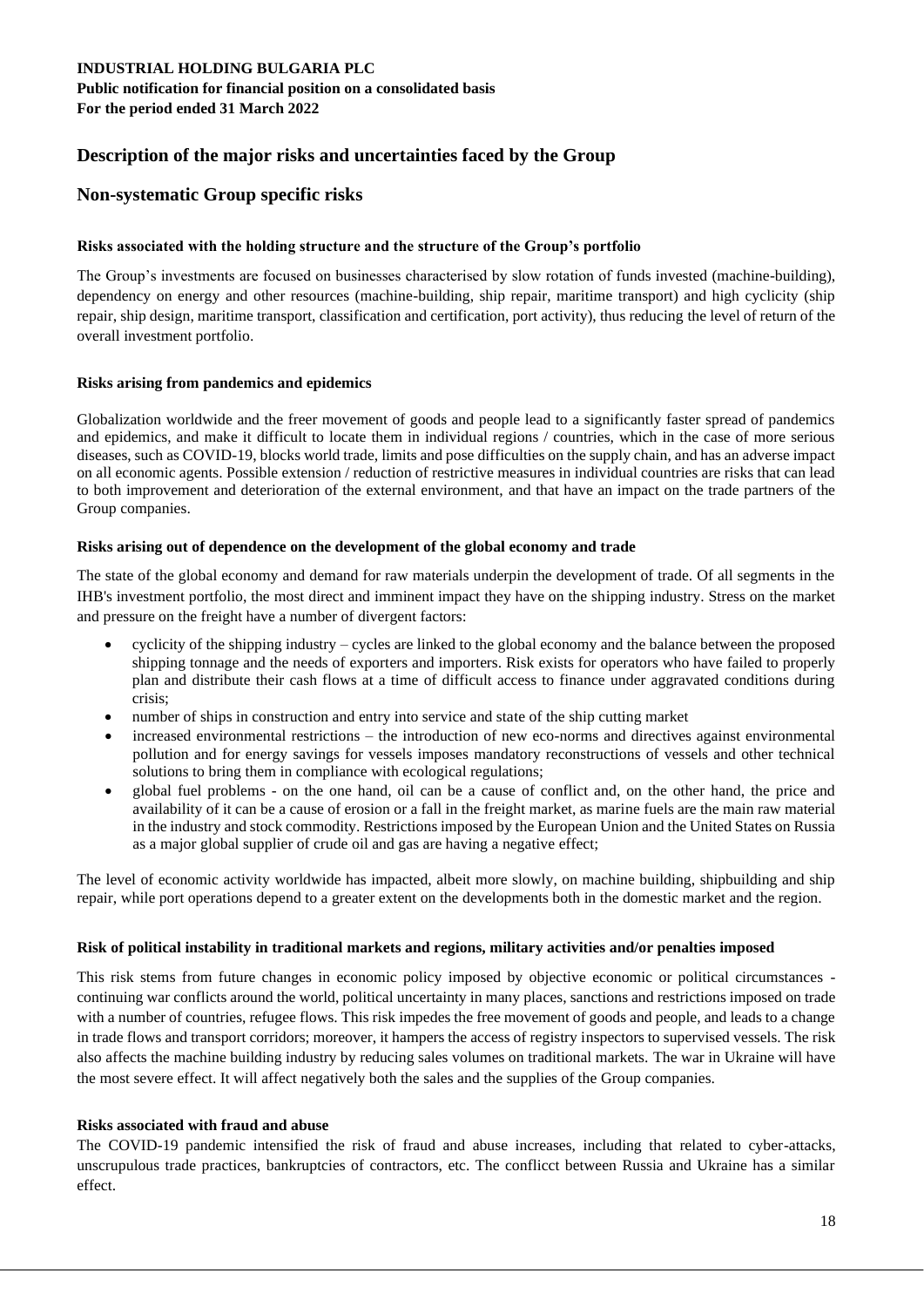#### **Risks relating to environment legislation**

The domestic and international legislation on ecology implies compliance with a number of measures on prevention, control and reduction of various types of environmental pollution. The trend in recent years is to increase regulations in this area. The pressure on phasing out the use of traditional energy sources, such as coal, oil or gas is growing worldwide. Restrictive duties are being introduced on imports of raw materials from countries that do not follow the European Union's environmental policies.

The Group's policy is to comply with all regulatory obligations in the area of ecology, which is linked to fixed investments for the alignment and maintenance of facilities and processes in accordance with the required standards.

### **Risk related to basic commodities, materials and energy sources**

This risk results from changes in the supplies and prices of raw materials, materials and various energy sources being used. Disrupted supplies result in rise in prices and it in turn, has an extremely unfavourable effect on the results of manufacturing companies operating in metal-intensive and energy-absorbing segments, such as machine building and ship repair. Maritime transport is highly dependent on the prices of fuels. The impact of changes in the market price of electric energy is similar, as the electric energy is subject to international supply and demand and is determined by factors beyond the control of management. For several years now, the supply of electric energy has been negotiated at a Group level on the open market.

In 2022, the level of this risk has intensified. Gas, electricity and heat prices have risen to critical levels across Europe. Additional inflationary pressures are being exerted by the many monetary incentives introduced worldwide by countries in an attempt to deal with the effects of the pandemic and the shocking levels of energy prices. The broken supply chains due to COVID-19, as well as to the war in Ukraine, affect the growth of international prices of raw materials and goods, which fuels inflation at a rapid pace. The price jump cannot be transferred directly to the end customers and will significantly affect the profitability of the products and services offered by the Group.

## **Risks relating to attracting and retaining experienced and qualified employees**

Many sectors of the national economy are experiencing a capacity crunch exacerbated by a long-standing lack of focus on secondary vocational education. The lasting trend of declining and aging population in our country naturally reduces people of working age. Employees' professional qualities affect directly entities' financial results and innovation performance. The risk is reinforced by the convertible nature of some professions and high worldwide demand for such staff

Management has adopted a long-term approach to human resource management related to preliminary and subsequent qualification of staff, as well as a close cooperation with the academic society in the country.

## **Credit risk**

Credit risk is the risk of possible financial loss if a client or a party to a financial instrument fails to perform its contractual obligations. The risk is mainly related to receivables from clients and investments in other financial assets.

*Receivables from clients –* The Group's credit risk exposure depends on the customer's individual characteristics that differ between sectors. The most affected segments are that of ship building, ship design, classification and certification, and port activities.

The war in Ukraine and restrictions against Russia increase the level of credit risk worldwide and for the Group in particular. The Group's credit policy provides for that each new client shall be investigated for solvency before being offered the standard delivery and payment terms and conditions. Besides the price offered, when selecting a potential client or a charterer managers consider its credit rating, reputation, popularity, recommendations, etc.

*Investments –* The Group invests mainly in businesses and companies where the Holding holds the control and power to determine their development strategy.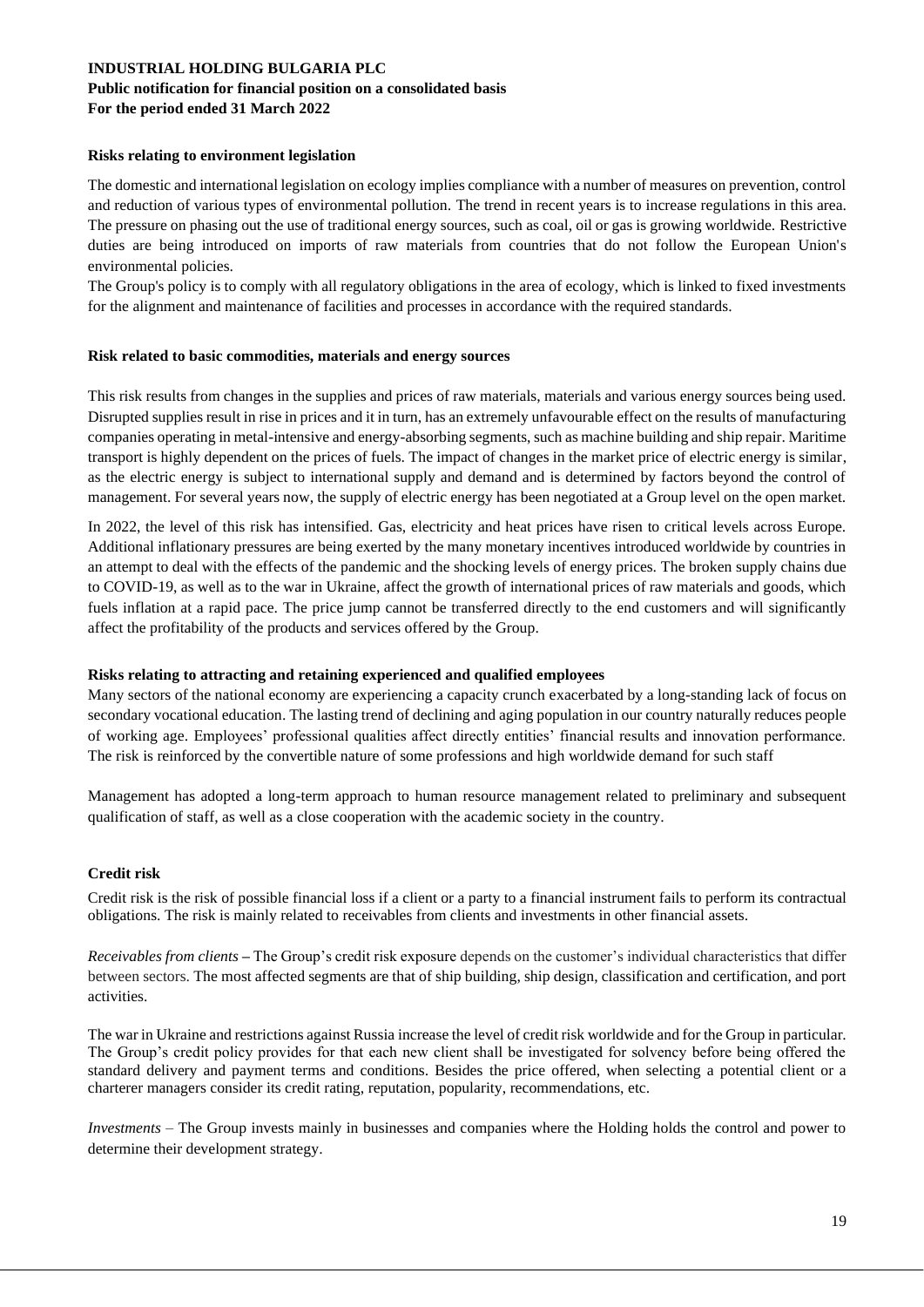## **Public notification for financial position on a consolidated basis For the period ended 31 March 2022**

*Guarantees* - It is a policy of the Group to issue financial guarantees only to Group companies and only after obtaining the preliminary approval of the managing bodies. There is a risk that the guarantees may be utilised in the event of nonperformance of the covered liabilities. In case of need, the subsidiaries are able to utilise funds from the credit limit agreed by IHB for opening of letters of credit and issuance of bank guarantees to trade contractors.

### **Liquidity risk**

Liquidity risk is the probability that the Group will be unable to meet all its obligations when they become due. Such risk may arise in case of delayed payments by clients. The Group companies elaborate financial planning to cover their expenses and current payables for a period of 90 days. Where possible, a deferred payment to suppliers and subcontractors is applied in combination with the above measures, but without affecting negatively their businesses. The Holding's management supports the Group companies' efforts towards attracting bank financing for investments and capacity utilization in the form of revolving credits for working capital in support of production. The attracted volumes of funds are maintained at pre-determined levels and approved only after their economic effectiveness for each company has been proven.

### **Currency risk**

The Group companies are exposed to currency risk as they perform purchases and/or sales and/or receive loans in currencies, other than the functional currency. Aiming at reducing the Group's exposure to currency risk, the Holding's management is trying to minimise the payments in foreign currencies other than the functional currency in the operating activity of most companies. The goal is that transactions with customers and suppliers are agreed primarily in BGN and EUR for the companies the functional currency of which is the Bulgarian lev and in USD for the ship companies, as USD is the main currency, in which the ship business operates. Given the Bulgaria's jointing the ERM II exchange rate mechanism (the so-called euro area waiting room), there is a low risk that the EUR exchange rate agreed vis-à-vis the exchange rate of the Bulgarian lev in the event of entry into the Euro area to be different from the currently effective exchange rate. The Group is currently exposed to currency risk from changes in the exchange rate of the US Dollar in relation to the free cash flows generated by maritime transport. The increase in the revenue share from foreign ships in total sales strengthens the impact of this risk on the financial results of the ship register.

#### **Interest rate risk**

The Group companies are exposed to interest rate risk in cases of financing, whose price includes a floating interest rate component plus a margin. In managing this risk, management seeks to either negotiate fixed-rate loans or to conclude hedging transactions aiming at minimizing the effects of the changes in the floating interest rate component. Accelerating inflation growth in 2022 may earlier lead to a change in Central Banks' policies to increase interest rates and tighter fiscal conditions in the future.

## **Systematic risks**

The Holding and its subsidiaries are exposed to systematic risks relating to the market and macro-environment in which the companies operate. The risk arising out of the military conflict between Russia and Ukraine is growing. These risks cannot be managed and controlled by the management team.

## **Trends for businesses, in which the Group companies operate**

#### **Maritime transport**

Initial expectations for the development of maritime transport in 2022 were reduced and international trade scored a decline as a result of disruptions caused by the combined effect of COVID-19, the war in Ukraine and global sanctions against Russia. Demand for tonnage dropped, freight levels fell and the shipping market slowed its growth in the first quarter. Because of the increased uncertainty, the cutting of old vessels and reduction of tonnage in operation continues at a slow pace and volume. This has had a negative impact on orders for new vessels, which remain at low levels. The impact of the continuing rise in the prices of steel, fuels and the ever-increasing environmental requirements towards new ships is similar. Climate issues and the decision to reduce the use of coal as an energy source are shrinking demand for tonnage. There is no foreseeable horizon in which the owners of the new vessels will be able to operate them without making additional costs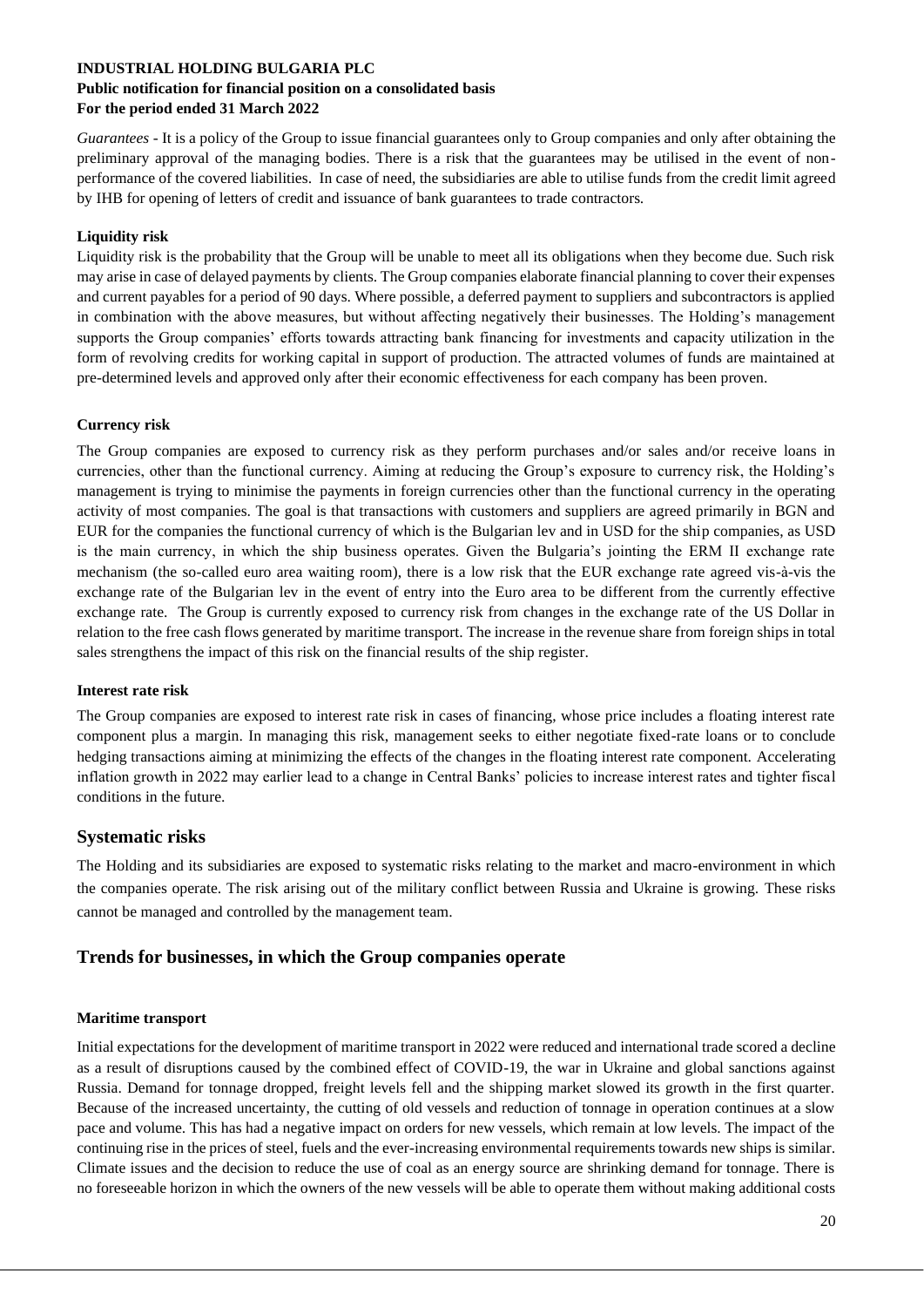### **Public notification for financial position on a consolidated basis For the period ended 31 March 2022**

for bringing them in compliance with regulatory changes and without restrictions. The concept of environmentally friendly marine fuel and at the same time, effective ship fuel, in view of the new regulations is not clear.

The Group's ships sail with Bulgarian crews, the recruitment of which is a serious problem due to the convertible nature of their professions and limited number of qualified staff.

All vessels of the IHB fleet have ballast systems installed. In the coming years, the impact of new regulations for the reduction of carbon dioxide emissions in the atmosphere in accordance with Plan 2030-2050 will be assessed, as well as possible solutions to comply therewith.

#### **Ship building and ship repair**

Shrinking possibilities of postponing mandatory repairs of ships and the downturn in the freight market have increased demand for ship repairs at the end of 2021. The orders contracted by **Bulyard Shipbuilding Industry AD** for execution in 2022 have grown significantly. High interest is expected to continue throughout the first half of the year, which have boosted expectations for a better 2022. The negative impact of rising prices of materials and especially, of the energy resources, on the company's financial performance is growing. The development of the military conflict between Russia and Ukraine will also have a negative impact on the BSI business due to the reduced cargo in the Black Sea basin, disruption of supply chains, rising prices of materials, and increasing insurance premiums charged to shipowners.

## **Ship design**

The low levels of new shipbuilding orders over the first quarter of 2022 have affected the development of design services in several directions. On the one hand, tighter measures and rules to reduce the greenhouse effect of ships are reducing orders for new construction due to the lack of clarity at the moment what ships will be sought, with what engines and what fuel they will operate. The development of alternatives is still at an early stage. There is also no foreseeable time horizon in which owners can operate their ships without the need for additional investment to meet the dynamically changing environmental regulations. In addition, the war in Ukraine and its negative effects on shipping will force shipowners to reconsider their investment intentions for new or for renovating and upgrading existing vessels.

On the other hand, weak orders for new bulk carriers and the gradual expiration of the statutory deadline for the implementation of projects related to environmental requirements for ballast systems are expected to boost the market for retrofit services and 3D laser scanning.

The passenger ship market is dependent on the development of the pandemic and the measures to limit it imposed by the countries. The lifting of most restrictions during the new tourist season could have a positive impact on the sector in 2022. The management of IHB Shipdesign monitors the trends in the development of the environmental protection policy. It is expected that in 2022 the so-called hybridization of ships, which can reduce fuel consumption by about 70%. Interest in specialised ships (new and retrofit) related to the construction and maintenance of wind farms located on water, as well as the share of ships that will be modernised for decarbonisation, is also expected to gradually increase.

#### **Classification and certification**

**The Bulgarian Ship Register (BRS, the Register)** reports revenue growth in the first quarter of 2022 on YoY. Thanks to the established network of the company abroad, the Register provides its customers with a competitive service in terms of price and lead time. The appreciation of the US dollar also has a positive effect on the financial results of the BRS.

At the end of 2021, the company signed a contract with N. Y. Vaptsarov Naval Academy on conducting reviews for assigning a class to a training and research ship.

At the beginning of 2022, the company successfully completed the procedure on authorisation of BSR by the Maritime Administration Executive Agency to inspect ships sailing inland waterways. A new contract was signed with the Agency for the inspections of ships and small vessels, in which new items that need inspection have been added, expanding the range of services offered by BRS. Inspections of ships on the Danube River are expected to increase as a safe waterway for the cargo flow to Central Europe.

Although BRS has no clients from Russia and Ukraine, the conflict between both countries will affect the activities of the Register through the problems experienced by the maritime sector in the region.

The management's efforts are focused on finding new agents, attracting new shipowners, developing and offering additional services to the main ones.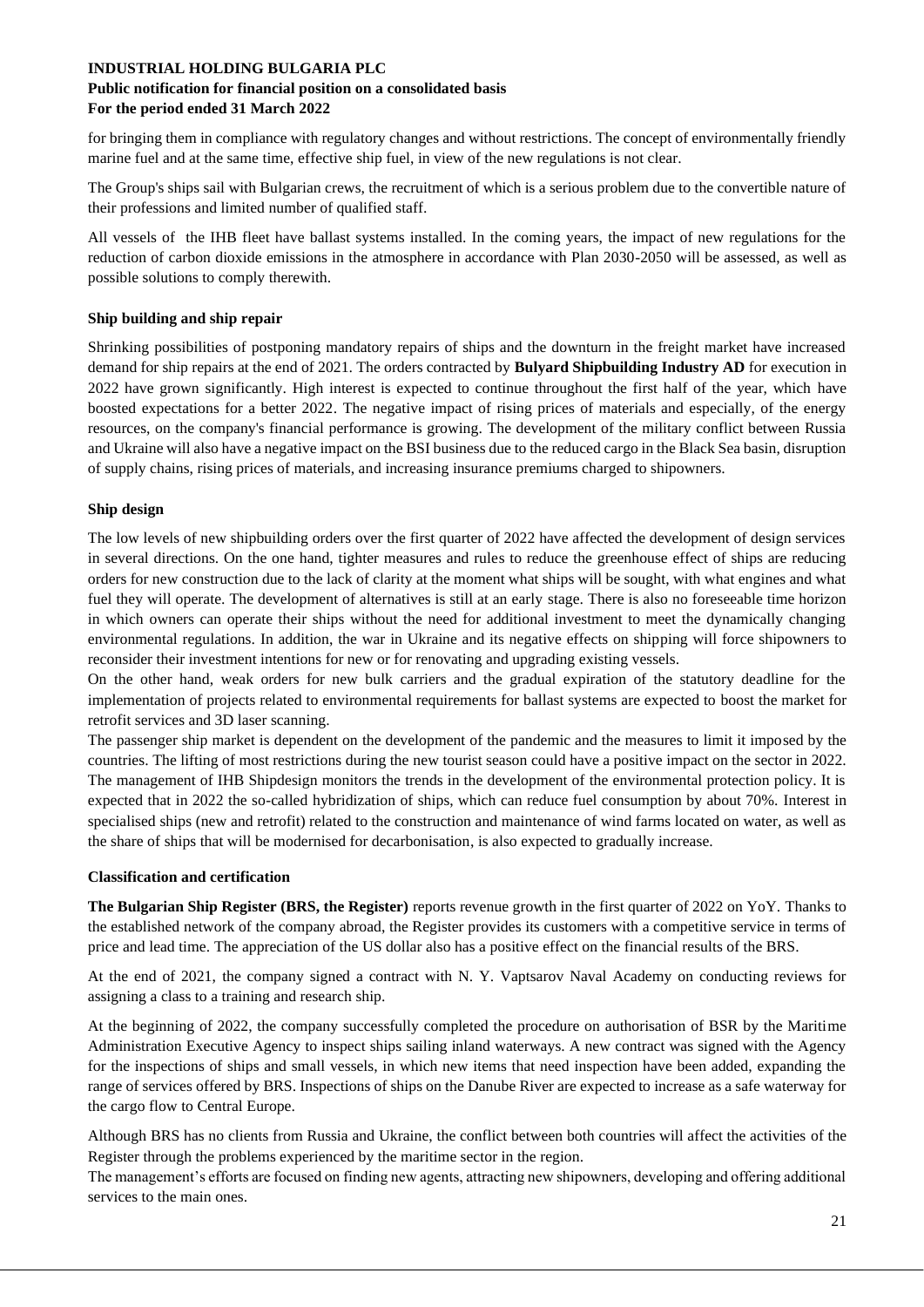#### **Port operations**

The port terminals of **Odessos PBM** and **KRZ Port Burgas** are part of the public transport ports in Varna and Burgas. Their development depends on the economic situation in Bulgaria and in the countries of the Mediterranean and Black Sea regions.

The demand for port services and cereals cargo flows through the Group's terminals is influenced by the harvest in the country and the trends in the size of ship lots. In 2022, grain exports from Bulgaria, as well as from other countries, are likely to be affected by the war in Ukraine, as governments try to prioritize domestic supplies. Increased demand and rising prices are expected due to logistical disruptions in Ukrainian grain and oilseeds production and restrictions on Russian exports. The increased size of ship lots will continue to negatively affect the operation and performance of small terminals. The recovery of metal volumes from before the pandemic depends on the development of the economy and investments in infrastructure and construction projects, and most of all, on the European policy regarding the import from third countries. The military conflict in Ukraine, a major regional producer of iron ore and steel, and global sanctions against Russia, are also having a negative impact on this type of cargo. Traders are cautious, stocks are formed in anticipation of higher prices. The terminals in the regions of Varna and Burgas are focusing their efforts on building new capacities and storage facilities aiming at improving and accelerating the processing of cereals and other cargo, which in turn strengthens the competitive environment.

**Bulport Logistics** offers services in the field of small and mid-sized vessels and yachts mooring, small vessels docking for repairs, as well as the rental of offices and areas for storage and production activities. The changed work organisation due to the pandemic, the continuing uncertainty and rising prices of energy sources impact negatively on the demand for office space and repairs of small vessels in the first quarter of 2022. The war in Ukraine intensified the negative impact of these factors.

### **Machine building**

The year 2022 began with reduced orders for metal-cutting machines offered by the Group. Rising inflation and long lead times have cooled the investment activity of the clients of ZMM Bulgaria Holding and its subsidiaries. The general uncertain situation caused by the war in Ukraine and exacerbated by the unresolved issues of the COVID-19 pandemic is having a negative impact on business. The broad market diversification of the machine-building group is expected to help keep order levels stable in 2022, albeit lower than 2021. The conflict in Ukraine adds further volatility to investment intentions of customers and results in massive price increases by the suppliers due to disrupted supplies of materials and key components. This requires alternative suppliers to be sought.

The adjusted prices of machines manufactured from the beginning of 2022, in combination with the possibility to use own electric power generated by the existing solar power plants of the Group, will diminish the negative effect of rising prices of basic raw materials and record high energy prices during the year on profitability. The construction of a new onshore photovoltaic plant in ZMM Nova Zagora has begun, which will provide the subsidiary with revenue from the sale of electricity on the free market, will cover a large part of its own energy needs, will save costs and improve the ESG performance of IHB.

The active and consistent marketing policy pursued by ZMM Bulgaria Holding, the change in the pricing and product development processes in combination with the increased online presence, will continue to bear fruits.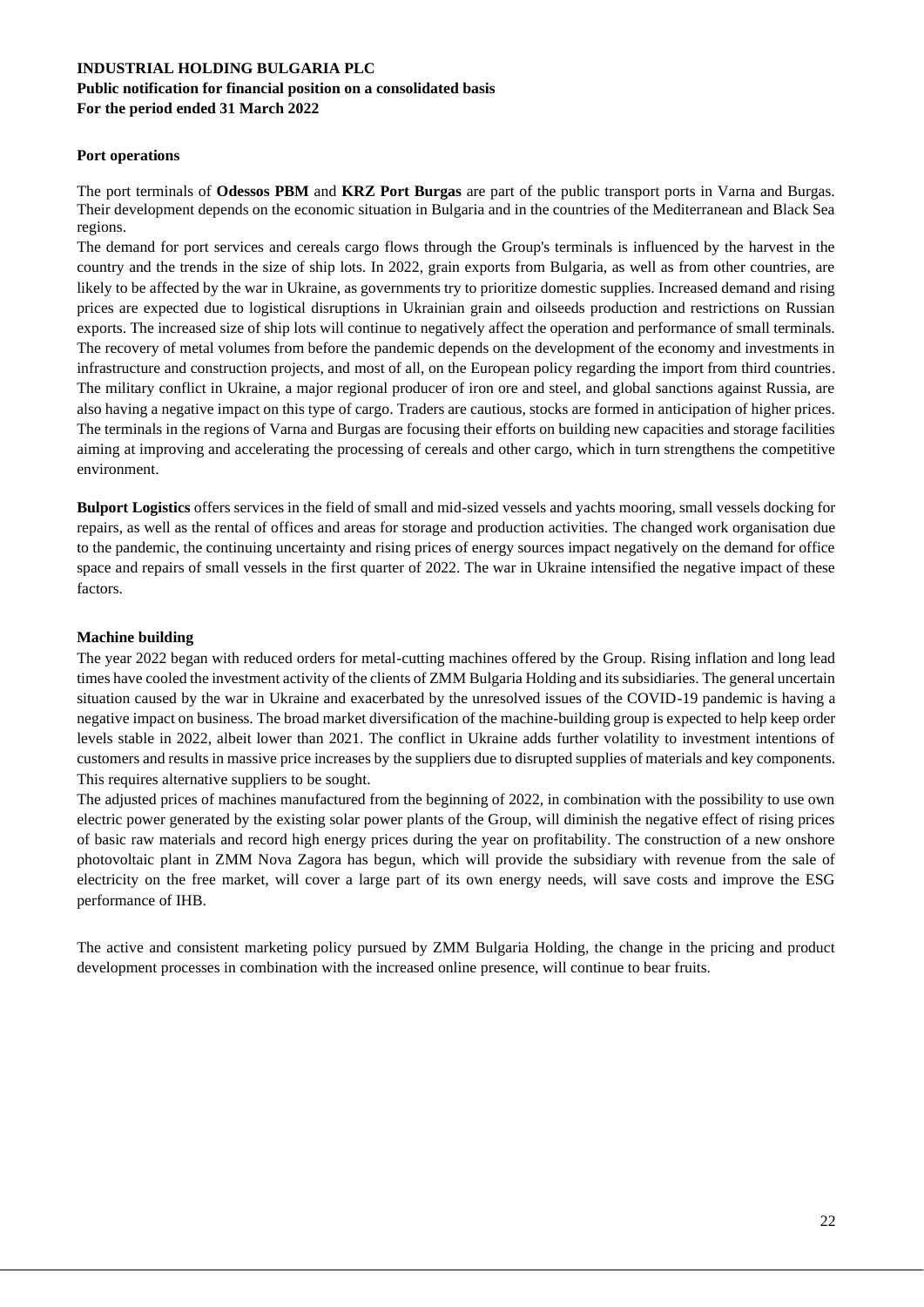**Public notification for financial position on a consolidated basis For the period ended 31 March 2022** 

# **Information pursuant to Appendix N 4 to Ordinance N 2 on initial and subsequent disclosure of information in public offering of securities and admission of securities to trading on a regulated market**

#### **Change in individuals exercising control over the company**

There were no charges in the ultimate persons exercising control over the Company at 31 March 2022.

As at 31 March 2022, Industrial Holding Bulgaria PLC had information about the following shareholders holding more than 5% of the votes at the General Meeting, as follows:

#### 1. BULLS AD

Number of voting shares and their share of the votes at the General Meeting of Shareholders of the company:

As at 31 March 2022: 65,359,988 shares held directly, representing 67.51% of the capital pursuant to an agreements concluded on 9 August 2021 with DZH AD for the implementation of a common company management policy through a joint exercise of the voting rights held by DZH AD, with the way of implementation being determined by Bulls AD – 9,657,874 shares, representing 8.98% of the capital, or in total directly and pursuant to the agreement the company is able to determine the way of exercising the voting rights on 75,017,872 shares, representing 77.49% of the capital.

*According to a public notification for disclosure of shareholding by Bulls AD, the agreement to follow a common policy for managing IHB was terminated as of 1 April 2022.* 

#### 2. DZH AD

Number of voting shares and their share of the votes at the General Meeting of Shareholders of the company:

As at 31 March 2022: 9,657,874 shares held directly, representing 09.98% of the capital. DZH AD has an agreement concluded for the implementation of a common management policy of Industrial Holding Bulgaria PLC with Bulls AD, with the way of exercising the right to vote at the General Meeting of Shareholders of the Company attached to the shares held by DZH AD being determined by Bulls AD.

*According to a public notification for disclosure of shareholding by Bulls AD, the agreement to follow a common policy for managing IHB was terminated as of 1 April 2022.*

#### 3. Daneta Angelova Zheleva

Number of voting shares and their share of the votes at the General Meeting of Shareholders of the company:

As at 31 March 2022: 41,044 shares held directly, representing 0.04% of the capital, and through relates parties 9,658,520 shares in total, representing 9.98% of the capital, or directly and through related parties 9,699,564 shares in total, representing 10.01% of the capital.

#### 4. Dimitar Georgiev Zhelev

Number of voting shares and their share of the votes at the General Meeting of Shareholders of the company:

As at 31 March 2022: 646 shares held directly, representing 0.0006% of the capital, and through related parties 41,044 shares, representing 0.04% of votes, and controlled through Bulls AD 75,017,872 shares, representing 77.49% of the capital,